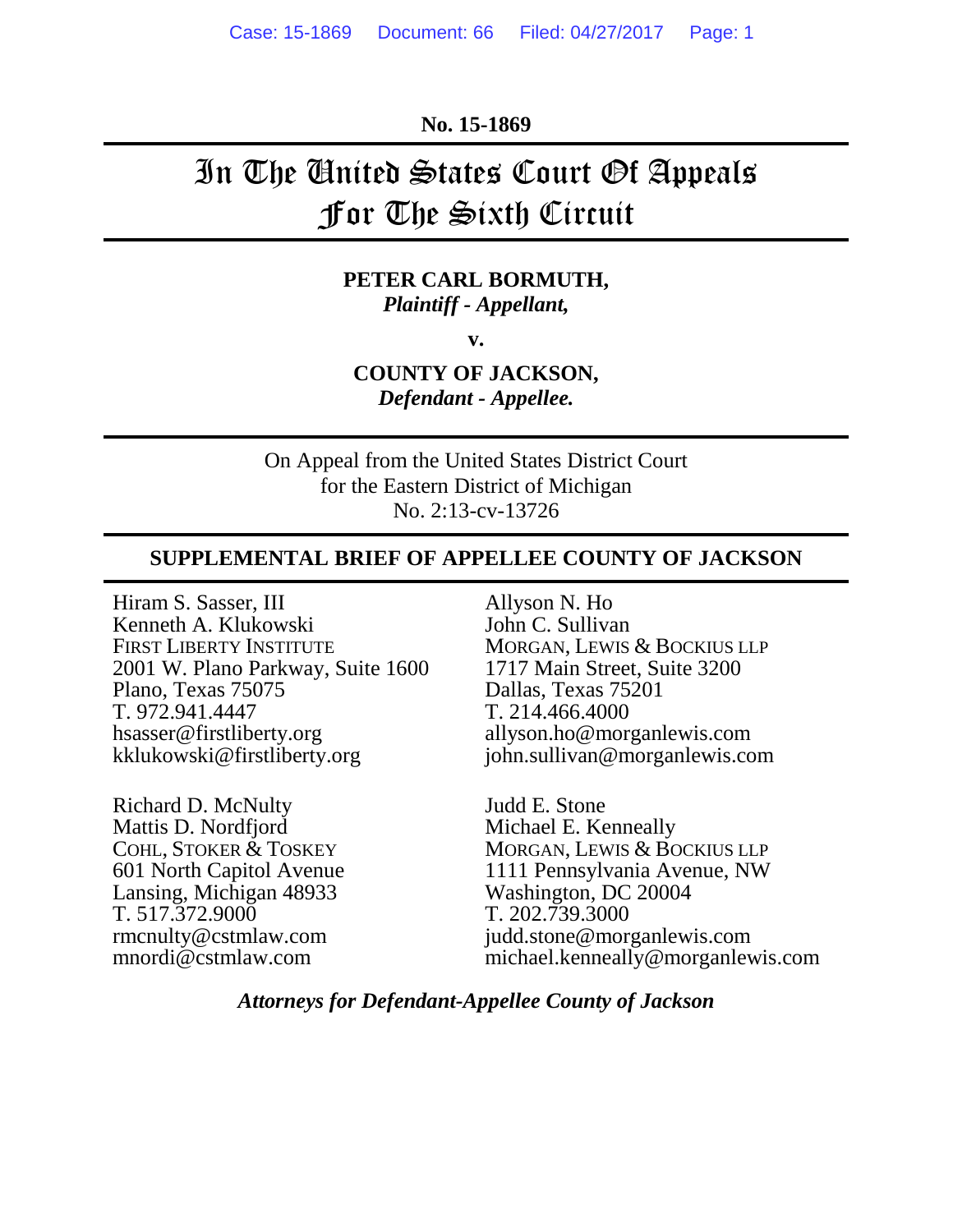## **TABLE OF CONTENTS**

| $\mathbf{I}$ . | The Historical Analysis Required By The Supreme Court<br>Confirms That The County's Legislative Prayer Practice Falls<br>Within The Boundaries Marked By Town Of Greece And |                                                                                                                                                                 |  |
|----------------|-----------------------------------------------------------------------------------------------------------------------------------------------------------------------------|-----------------------------------------------------------------------------------------------------------------------------------------------------------------|--|
|                | A.                                                                                                                                                                          | Invocations Offered By Legislators Fit Comfortably<br>Within The Nation's Longstanding Legislative Prayer                                                       |  |
|                | <b>B.</b>                                                                                                                                                                   | Every Other Salient Feature Of The County's Prayer<br>Practice Has Been Expressly Approved By The Supreme                                                       |  |
|                | $\mathcal{C}$ .                                                                                                                                                             | The "Confluence Of Factors" Present In Jackson<br>County's Prayer Practice Does Not Remove The Prayers<br>From The Ambit Of Constitutional Legislative Prayer16 |  |
| П.             |                                                                                                                                                                             |                                                                                                                                                                 |  |
|                |                                                                                                                                                                             | .25                                                                                                                                                             |  |
|                |                                                                                                                                                                             |                                                                                                                                                                 |  |
|                |                                                                                                                                                                             |                                                                                                                                                                 |  |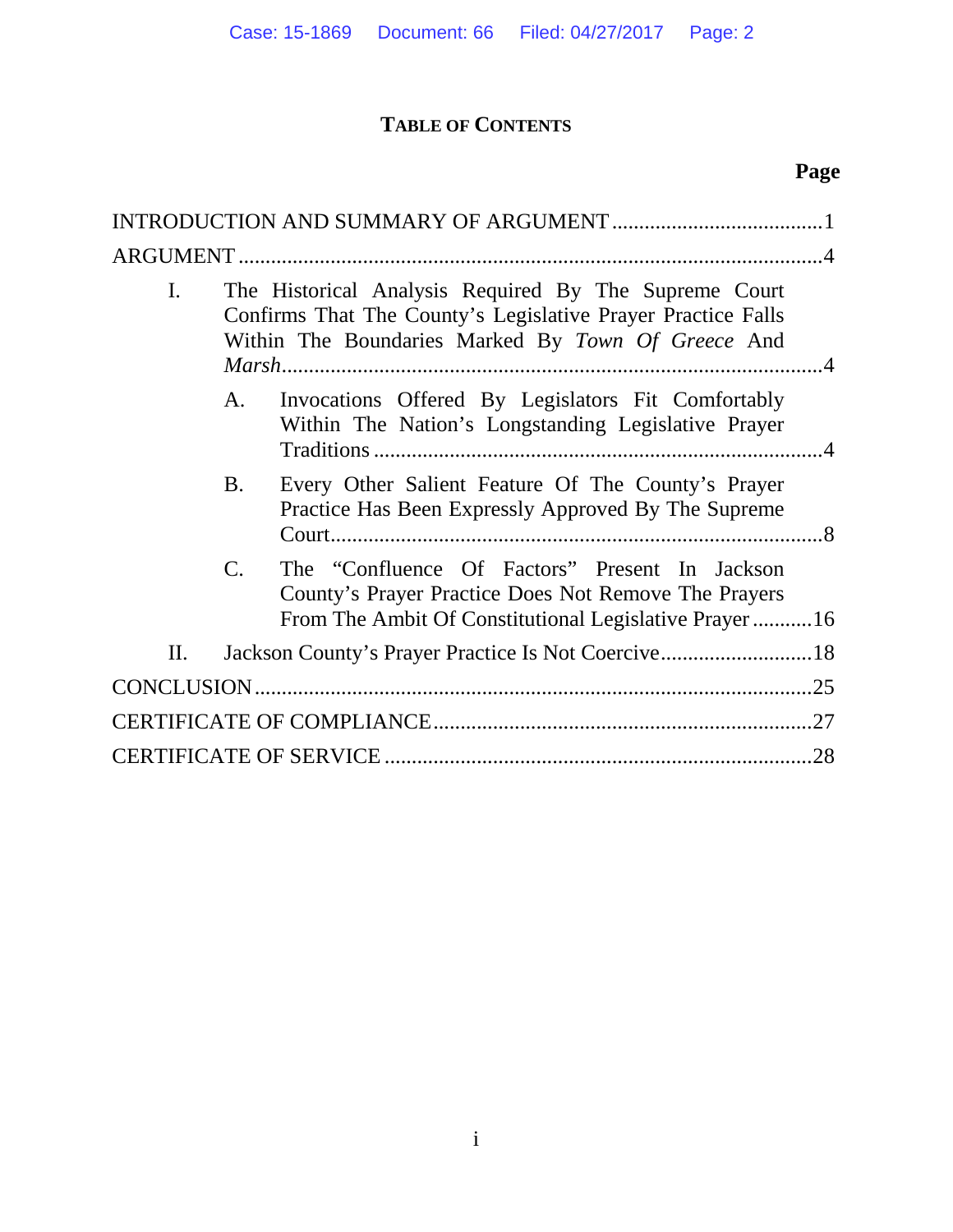## **TABLE OF AUTHORITIES**

## **Page(s)**

## **CASES**

| Bormuth v. County of Jackson,                        |
|------------------------------------------------------|
| Cacevic v. City of Hazel Park,                       |
| Chi. Title Ins. Corp. v. Magnuson,                   |
| Lemon v. Kurtzman,                                   |
| Marsh v. Chambers,                                   |
| Smith v. Jefferson Cty. Bd. of Sch. Comm'rs,         |
| Superior Prod. P'ship v. Gordon Auto Body Parts Co., |
| Town of Greece v. Galloway,                          |
| United States v. Crumpton,                           |
| Zorach v. Clauson,                                   |
| <b>RULE</b>                                          |
| .23                                                  |
| <b>CONSTITUTIONAL PROVISION &amp; STATUTES</b>       |
|                                                      |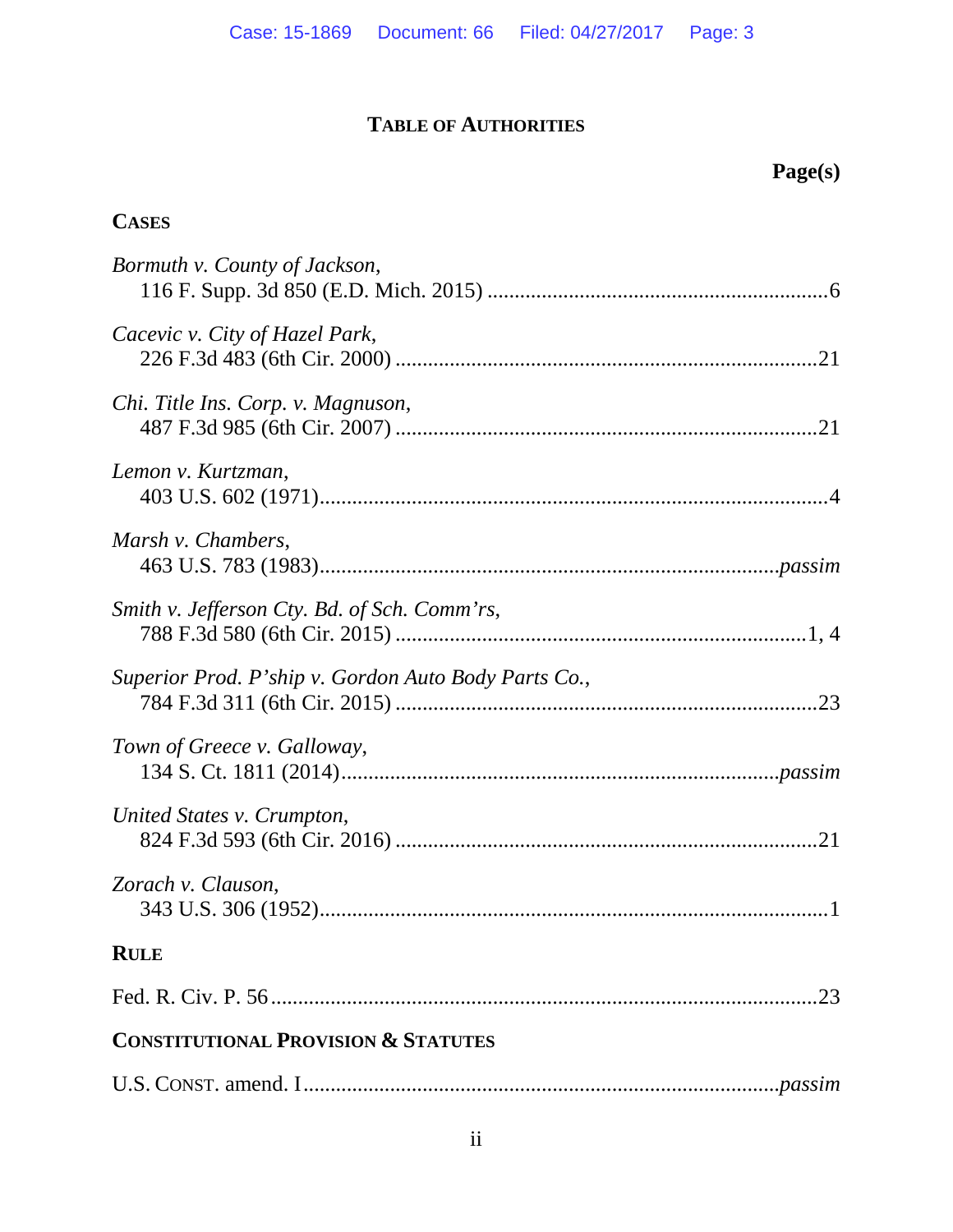## **TABLE OF AUTHORITIES** (continued)

## **Page(s)**

| <b>OTHER AUTHORITIES</b>                                                                                                |  |
|-------------------------------------------------------------------------------------------------------------------------|--|
| 1 Journal of the Provincial Congress of South Carolina, 1776 (1776) 2, 5                                                |  |
| 1 Legislative Journal of the State of Nebraska, 85th Leg., 2d Sess. 640                                                 |  |
|                                                                                                                         |  |
|                                                                                                                         |  |
|                                                                                                                         |  |
|                                                                                                                         |  |
|                                                                                                                         |  |
| Abraham Lincoln, Proclamation Appointing a National Fast-day<br>(Mar. 30, 1863), in 8 COMPLETE WORKS OF ABRAHAM LINCOLN |  |
| American Archives, Documents of the American Revolutionary Period                                                       |  |
|                                                                                                                         |  |
| County of Jackson, Personnel & Finance Committee November 12,<br>2013 Jackson County, MI, YOUTUBE (Dec. 19, 2013),      |  |
| Journal of the Proceedings of Congress, Held at Philadelphia, from                                                      |  |
| Nat'l Conf. of State Leg., Inside the Legislative Process, Prayer                                                       |  |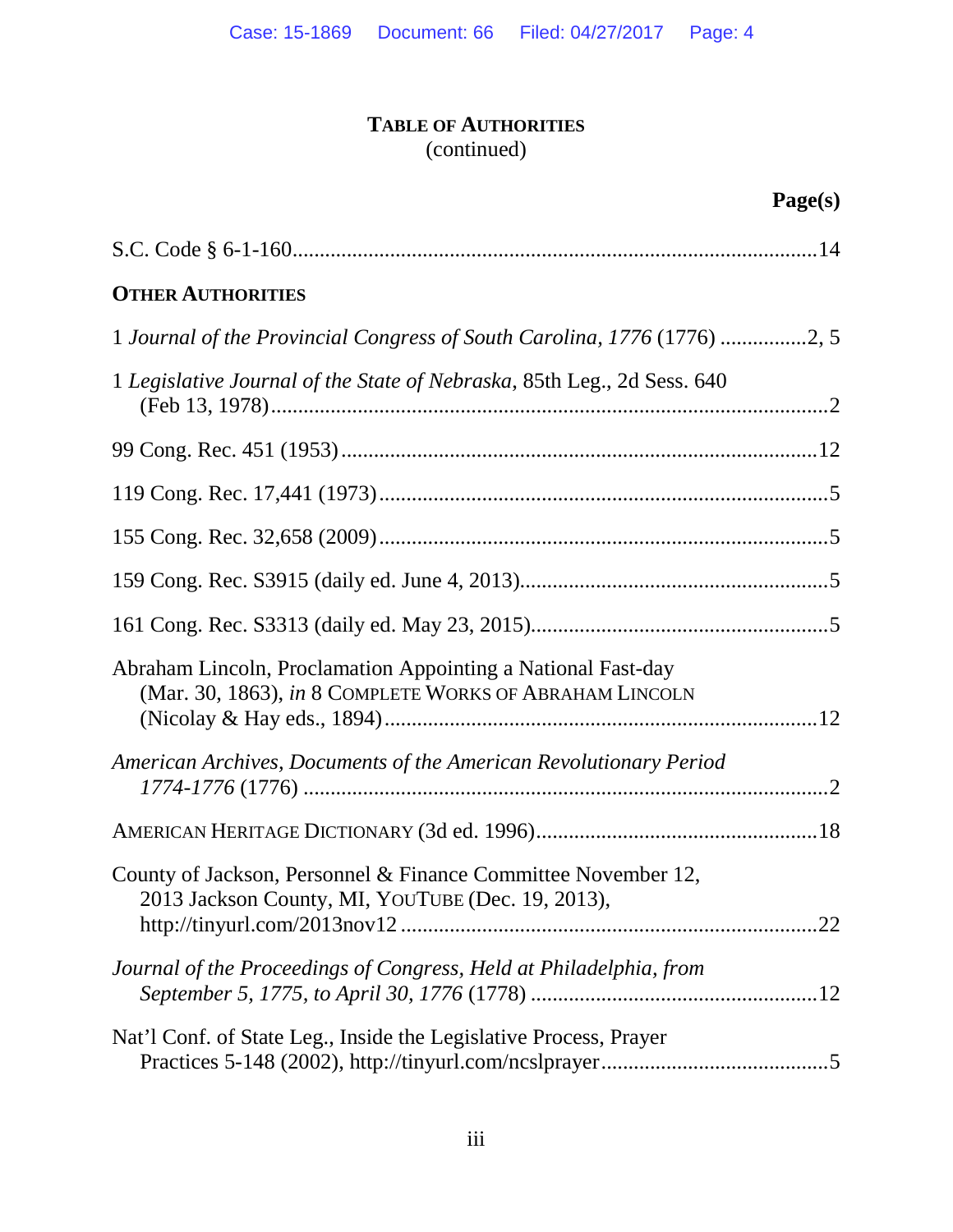### **TABLE OF AUTHORITIES** (continued)

## **Page(s)**

| Sen. Robert C. Byrd, Senate Chaplain, in II The Senate, 1789-1989: |  |
|--------------------------------------------------------------------|--|
| Addresses on the History of the United States Senate (1982),       |  |
| available at http://www.senate.gov/artandhistory/history/          |  |
|                                                                    |  |
| Steven B. Epstein, Rethinking the Constitutionality of Ceremonial  |  |
|                                                                    |  |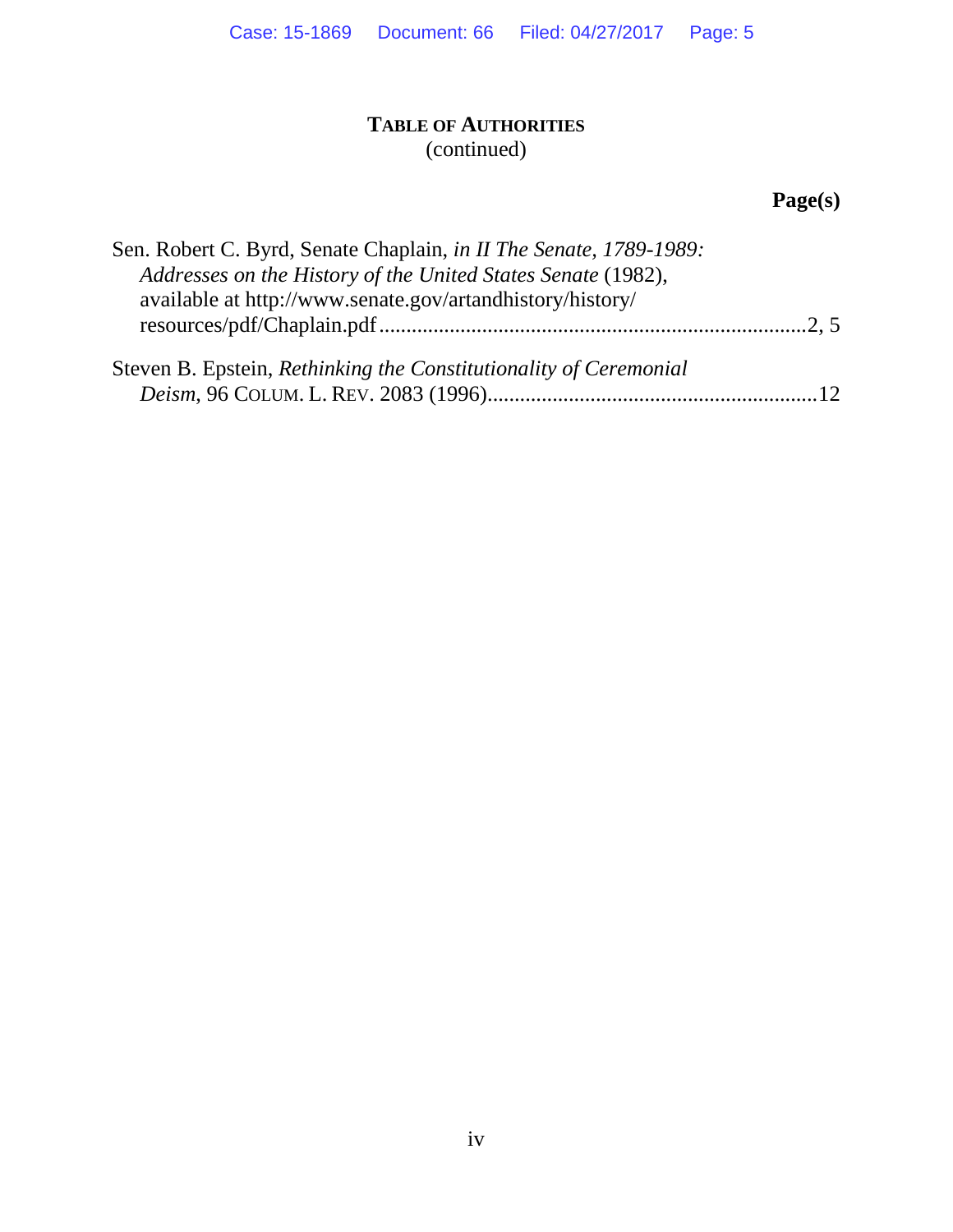#### **INTRODUCTION AND SUMMARY OF ARGUMENT**

"The First Amendment does not demand a wall of separation between church and state." *Smith v. Jefferson Cty. Bd. of Sch. Comm'rs*, 788 F.3d 580, 591 (6th Cir. 2015) (citation omitted). Instead, "[w]e are a religious people whose institutions presuppose a Supreme Being." *Zorach v. Clauson*, 343 U.S. 306, 313 (1952). Government "respects the best of our traditions" when it "respects the religious nature of our people and accommodates the public service to their spiritual needs." *Id.* at 314. And even when the Supreme Court has referenced some form of "separation of Church and State" as a general principle, *see, e.g.*, *id.*, it goes on to explain precisely what the Constitution requires, and what it does not. Contrary to Appellant's arguments, legislative prayer is constitutional beyond question.

The Supreme Court's decision in *Town of Greece* holds that legislative prayer practices that "fit[ ] within the tradition long followed" in the federal and state legislatures comport with the Establishment Clause. *Town of Greece v. Galloway*, 134 S. Ct. 1811, 1819 (2014). Traditional prayers are those that "lend gravity . . . and reflect values long part of the Nation's heritage," are "solemn and respectful in tone," invite lawmakers to "reflect upon shared ideals and common ends," and sometimes involve asking for "blessings of peace, justice, and freedom." *Id.* at 1823*.*

1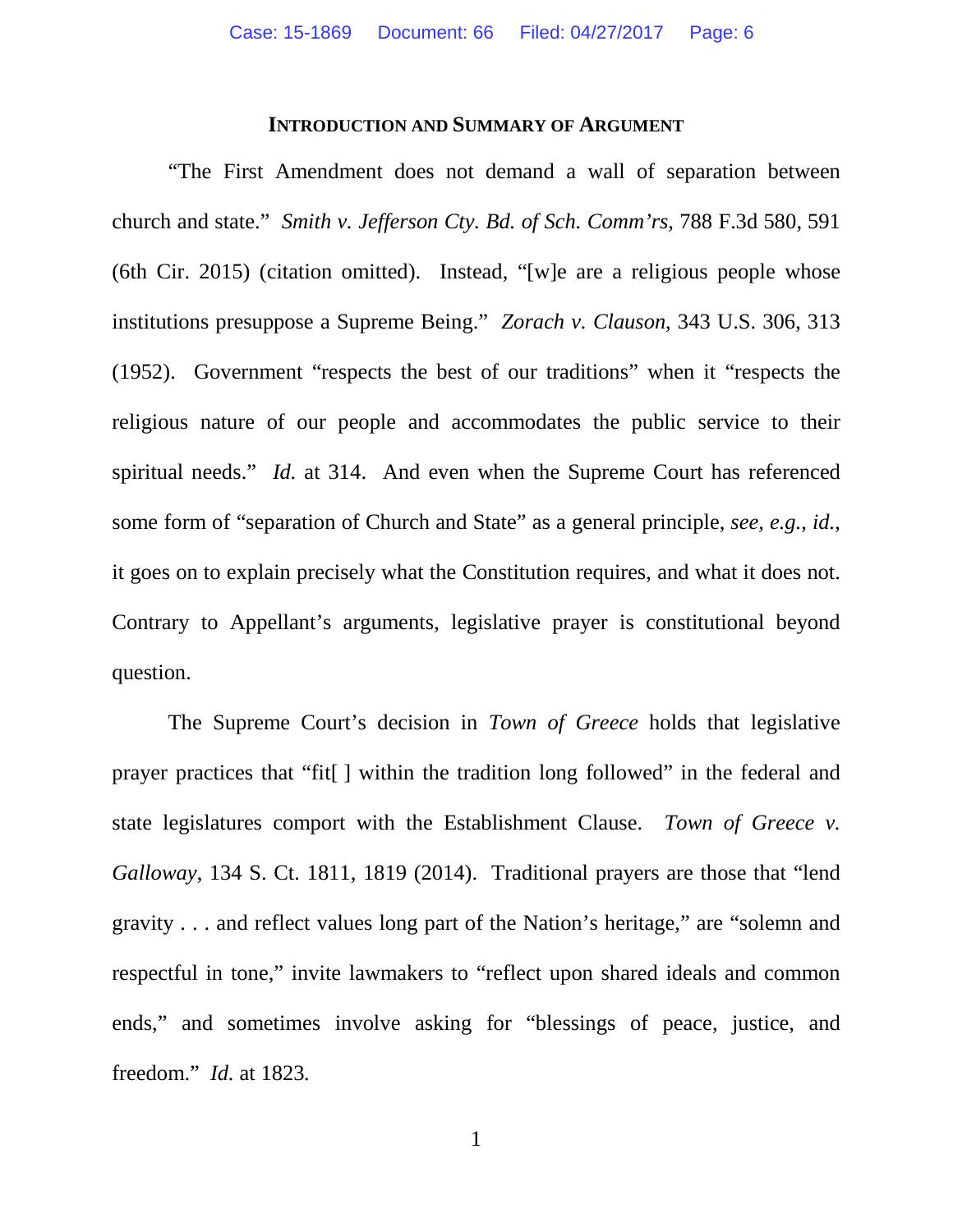Jackson County's practice of opening County Commissioners' meetings with an opportunity for individual Commissioners—on a rotating, voluntary basis—to deliver an invocation, or offer a moment of silence, according to the dictates of their own conscience, fits comfortably within this long tradition of seeking "wisdom" for the Nation's "lawmakers" and "justice" for the Nation's "people"—"values that count as universal and that are embodied not only in religious traditions, but in our founding documents and laws." *Id.*

Appellant would prefer to relitigate the meaning of the Establishment Clause and the tradition of legislative prayer—but it is too late in the day for that. Members of Congress have routinely opened legislative sessions with prayer.<sup>1</sup> State legislators have done so since the American Revolution.<sup>2</sup> And local legislators, like the County Commissioners, commonly open legislative sessions with prayer "to lend gravity to the occasion and reflect values long part of the Nation's heritage." *Id.*

<sup>1</sup> *See* Sen. Robert C. Byrd, Senate Chaplain, *in II The Senate, 1789-1989: Addresses on the History of the United States Senate* 297, 305 (1982), available at http://www.senate.gov/artandhistory/history/resources/pdf/Chaplain.pdf.

<sup>2</sup> *See, e.g.*, *American Archives, Documents of the American Revolutionary Period 1774-1776*, at 1112 (1776); 1 *Journal of the Provincial Congress of South Carolina, 1776*, at 35, 52, 75 (1776); 1 *Legislative Journal of the State of Nebraska*, 85th Leg., 2d Sess. 640 (Feb 13, 1978).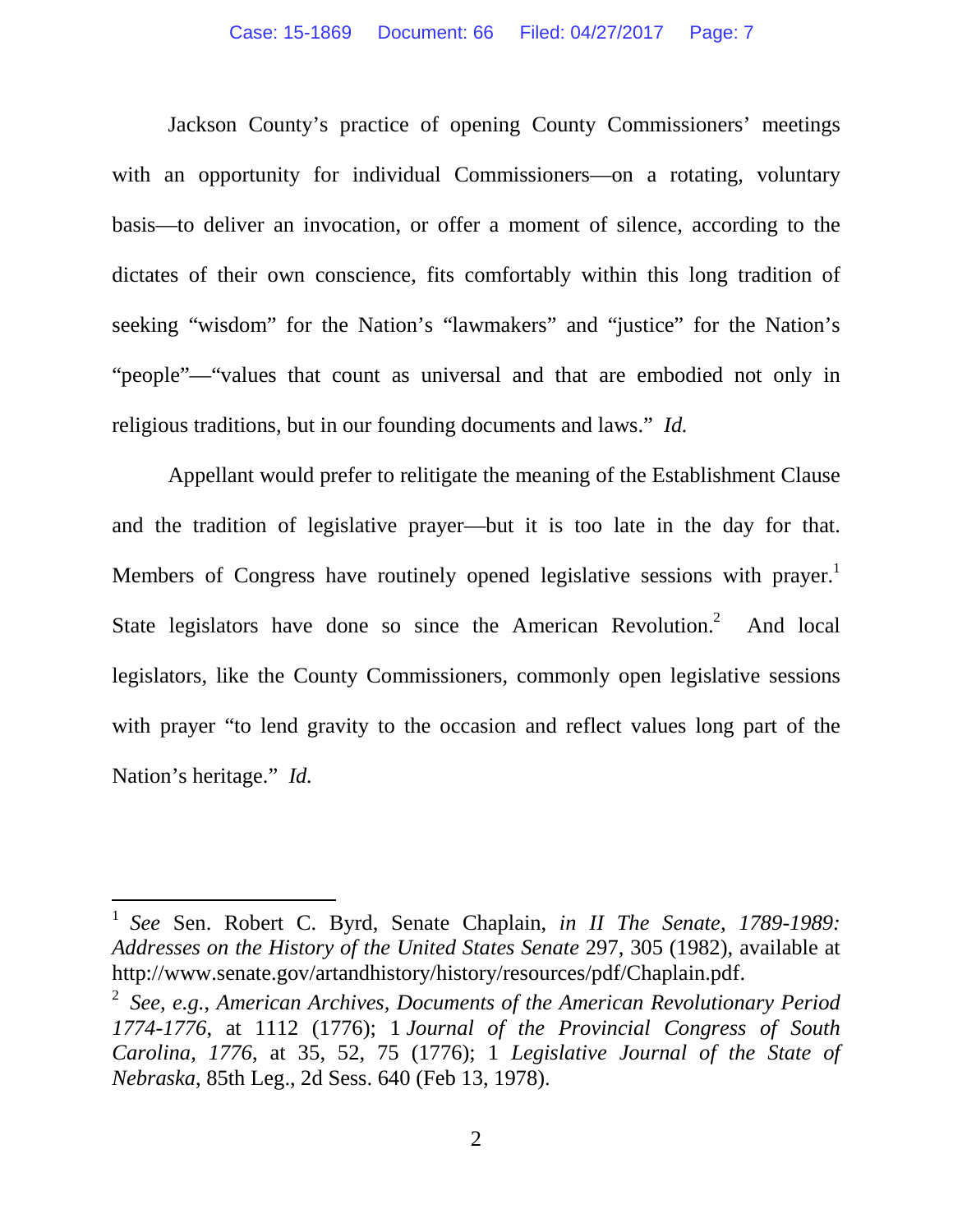Regardless, it is the "what," not the "who," that is constitutionally important—and as the Supreme Court made clear in *Town of Greece*, "[p]rayer that is solemn and respectful in tone, that invites lawmakers to reflect upon shared ideals and common ends before they embark on the fractious business of governing, serves [the] legitimate function" of legislative prayer. *Id.* The prayers here are materially indistinguishable from those approved in *Town of Greece*. They fit within the long tradition of legislative prayer and do not offend the Establishment Clause.

Nor is Jackson County's prayer practice unconstitutionally coercive. No one's participation is compelled—not even the individual Commissioners who are free to pray, offer a moment of silence, or "pass" on the opportunity altogether. No one's faith (or having no faith) is denigrated, and no one's faith is proselytized. The Commission merely seeks to provide an opportunity for "ceremonial prayers [that] strive for the idea<sup>[s]</sup> that people of many faiths may be united in a community of tolerance and devotion," such that "[e]ven those who disagree as to religious doctrine may find common ground in the desire to show respect for the divine in all aspects of their lives and being." *Id.* The County's purpose is permissible, its prayer practice is constitutional, and any other conclusion cannot be reconciled with the precedent of this Court and the Supreme Court.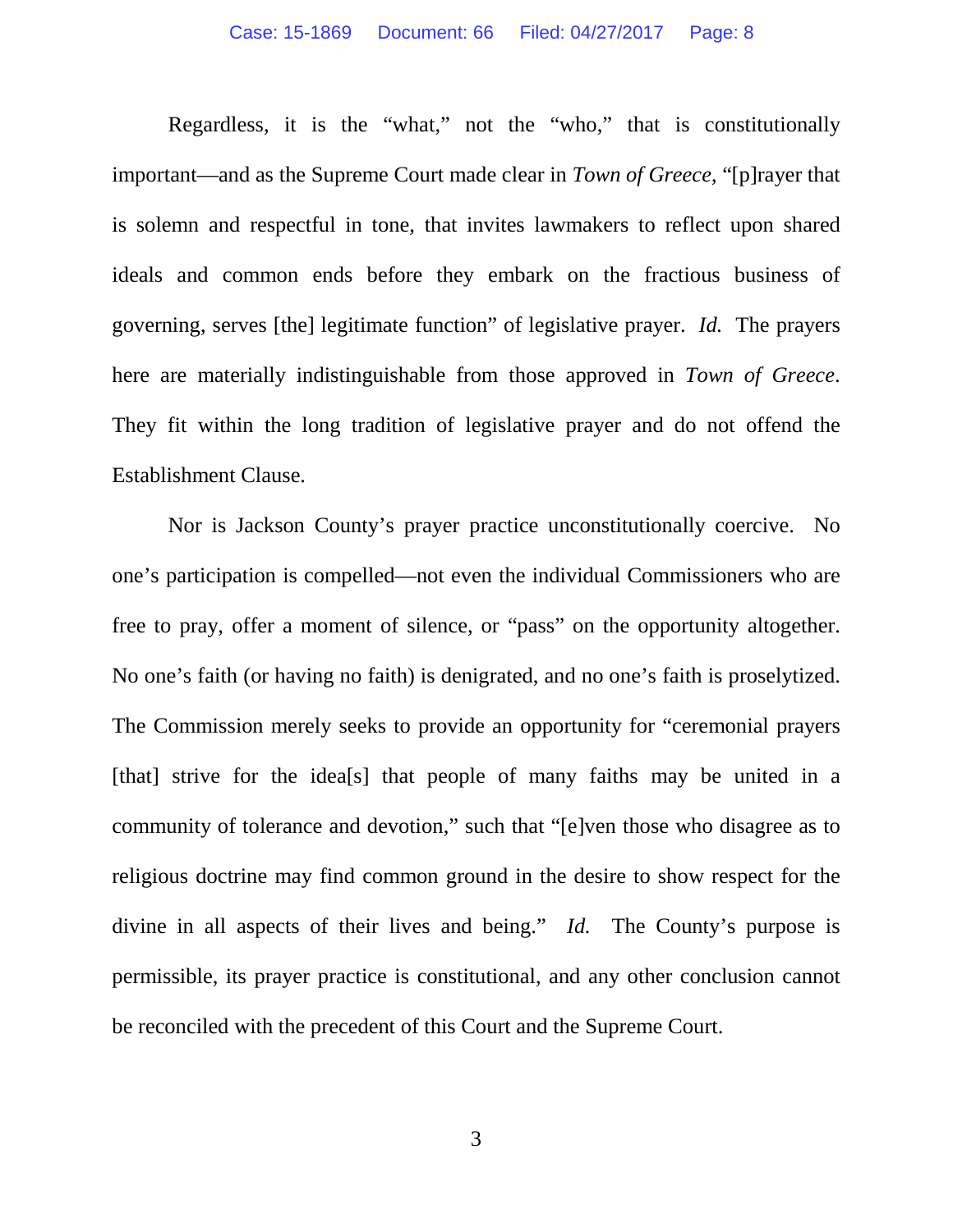#### **ARGUMENT**

### **I. The Historical Analysis Required By The Supreme Court Confirms That The County's Legislative Prayer Practice Falls Within The Boundaries Marked By** *Town Of Greece* **And** *Marsh***.**

The Supreme Court's analysis in *Town of Greece* answers each of the Appellant's arguments conclusively. Legislative prayer is presumptively constitutional if it "fits within the tradition long followed" in the federal and state legislatures. *Town of Greece*, 134 S. Ct. at 1819. Contrary to Appellant's argument, the Supreme Court's directive does not require that the practice must match any specific practice exactly—it must simply fit within the tradition of legislative prayer, thus allowing legislative bodies flexibility in fashioning their own practices. A historical analysis here reveals a practice well within the boundaries of what the Supreme Court has held the Establishment Clause allows.<sup>3</sup>

### **A. Invocations Offered By Legislators Fit Comfortably Within The Nation's Longstanding Legislative Prayer Traditions.**

The historical analysis required by *Town of Greece* establishes a long tradition of opening legislative sessions—at all levels of government—with prayer

<sup>3</sup> Appellant argued in his panel briefing (at 48-50) that *Lemon v. Kurtzman* applies here—but as this Court has recognized, *Town of Greece* rejected *Lemon* or any form of the Endorsement Test in legislative prayer cases like this one. *See Smith*, 788 F.3d at 602. As demonstrated here, the panel majority erred in allowing "endorsement" to serve as a proxy for the analysis required by *Town of Greece*, which considers whether a prayer practice—over time and as a whole—falls outside the tradition of solemnizing the legislative process because it denigrates nonbelievers, threatens damnation, or preaches conversion. Panel Op. at 20  $\&$  n.6.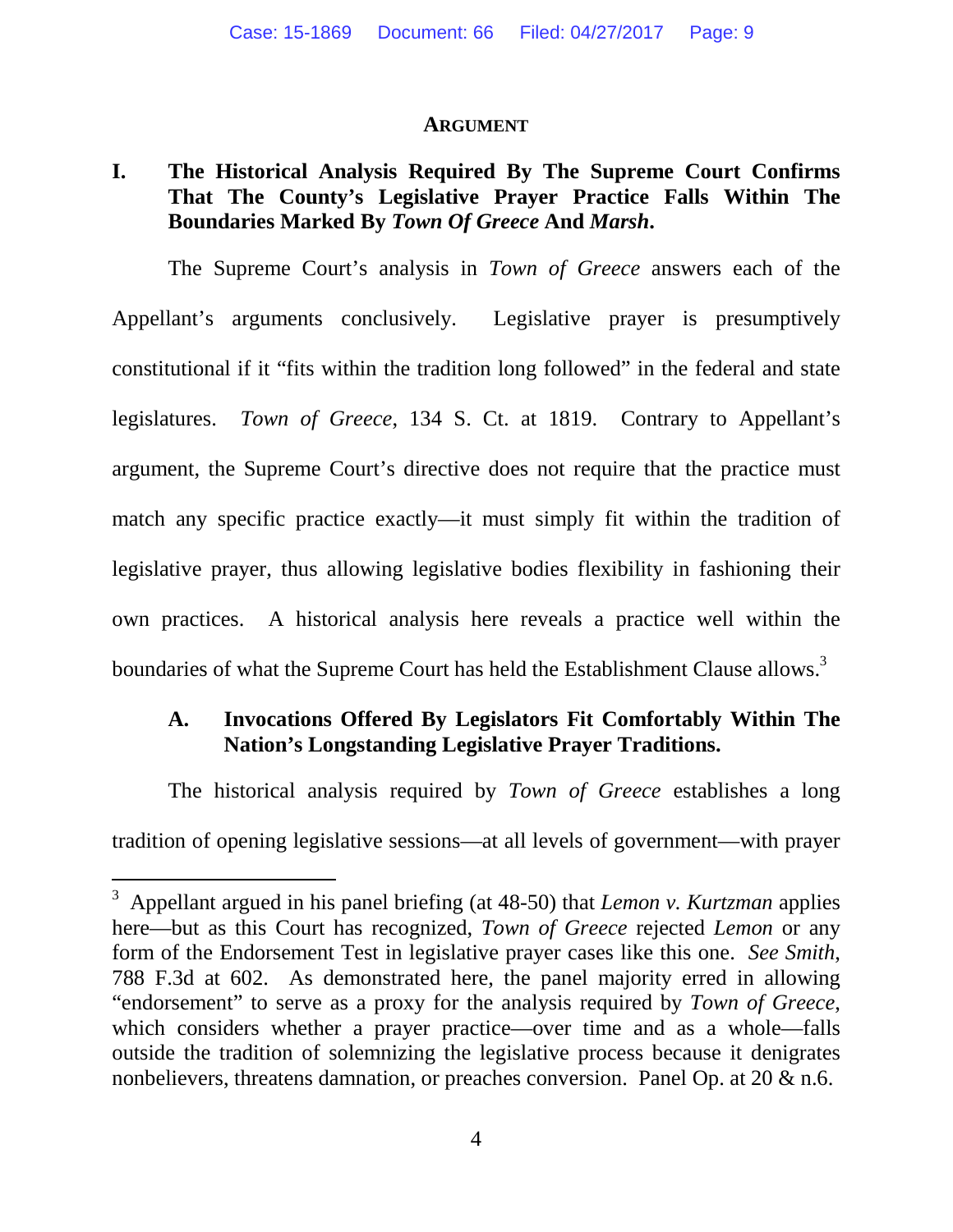by legislators themselves. Thus the argument that the prayer-giver's identity is pertinent here cannot withstand a proper inquiry. It is and has long been a practice of United States Senators and Representatives to lead prayers to open congressional legislative sessions.<sup>4</sup> Indeed this practice continues today—a practice that would be impugned by the arguments made in this case.<sup>5</sup>

The same practice has been evident in state legislatures for more than two centuries as well. $<sup>6</sup>$  And as is the case with Congress, local legislators still deliver</sup> prayers in most state legislatures throughout the country.<sup>7</sup> The same is true for municipalities of course, with many of them—such as Jackson County—having exclusively legislator-led legislative prayer. In fact, this makes even more sense on a local level where small municipalities may not have the time or resources to pay a chaplain or oversee a system of rotating clergy.

<sup>4</sup> *See* Byrd, *supra*, at305 ("Senators have, from time to time, delivered the prayer."); 119 Cong. Rec. 17,441 (1973) (noting prayer offered by Rep. William H. Hudnut III).

<sup>5</sup> *See, e.g.*, 161 Cong. Rec. S3313 (daily ed. May 23, 2015) (Senator Lankford offering a prayer "[i]n the Name of Jesus"); 159 Cong. Rec. S3915 (daily ed. June 4, 2013) (Sen. William M. Cowan); 155 Cong. Rec. 32,658 (2009) (Sen. John Barrasso).

<sup>6</sup> *See, e.g.*, 1 *Journal of the Provincial Congress of South Carolina*, 1776, at 75 (1776) (noting prayers led by Reverend Turquand, a Member of the South Carolina legislature).

<sup>7</sup> *See* Nat'l Conf. of State Leg., Inside the Legislative Process, Prayer Practices 5-148 (2002), http://tinyurl.com/ncslprayer.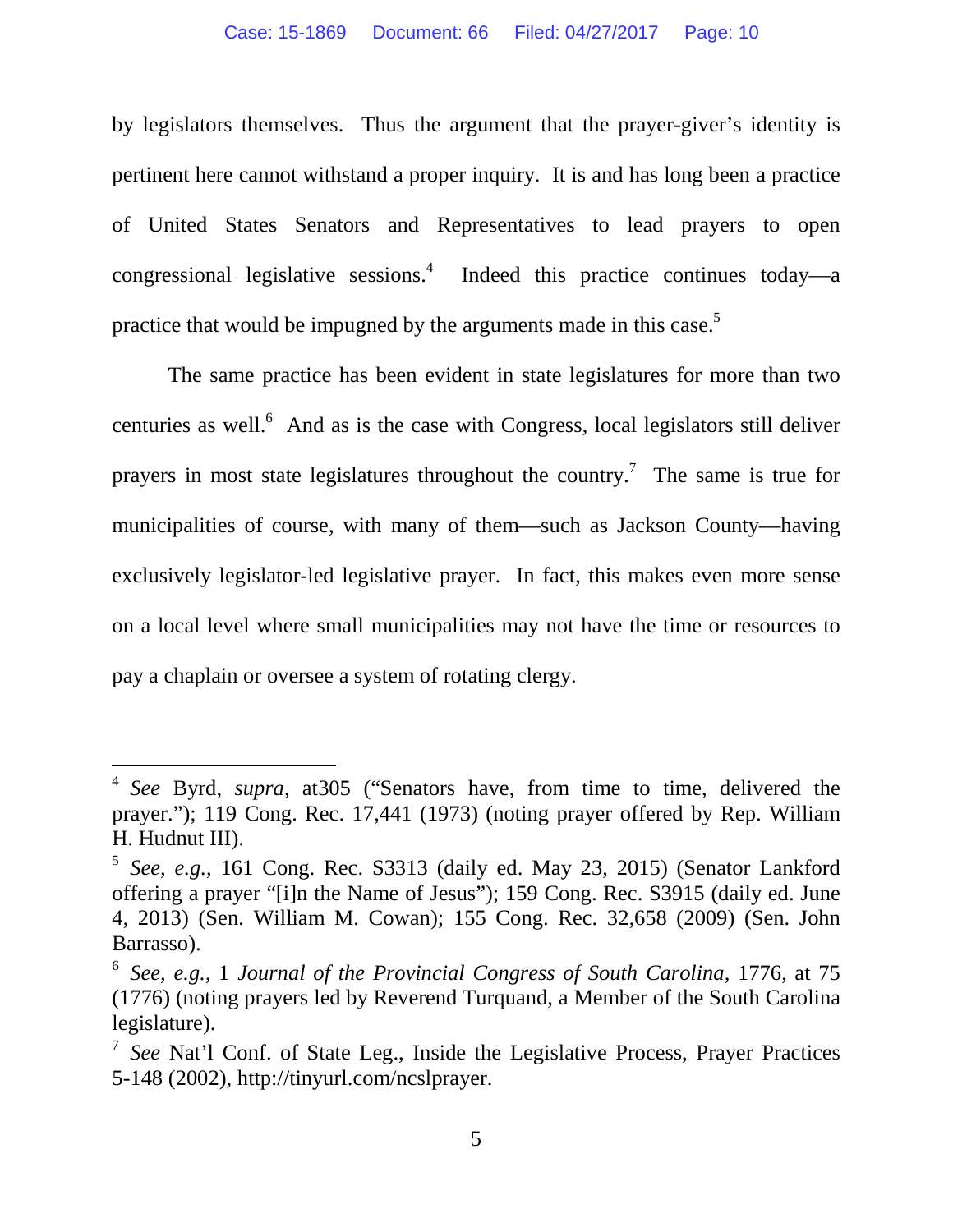Given this history, it is unsurprising that the district court concluded that legislative prayer by legislators falls within the ambit of the Nation's historical traditions. *Bormuth v. County of Jackson*, 116 F. Supp. 3d 850, 860 (E.D. Mich. 2015) (upholding legislators delivering faith-specific legislative prayers). That conclusion follows directly from examining the Nation's historical practices, as *Town of Greece* requires. To brand legislator-led prayer as "far afield of the historical tradition upheld in *Marsh* and *Town of Greece*," Panel Op. at 20, is an *ipse dixit* label unsupported by the facts.

After all, legislative prayer is principally (though not exclusively) for the benefit of legislators themselves—"an opportunity for them to show who and what they are without denying the right to dissent by those who disagree." *Town of Greece*, 134 S. Ct. at 1826 (plurality opinion). Legislative prayers offered by legislators themselves serve these aims by allowing legislators to craft an uplifting message designed to prepare them for the solemn work of governance.

The argument that a legislator offering the prayers somehow removes the practice from the constitutional fold because it is "literally 'government speech,'" Panel Op. at 19-20, misses the mark entirely. Indeed, were the prayers in *Marsh* and *Town of Greece* not "government speech," the Supreme Court wasted considerable time and energy evaluating actions unable to violate the Establishment Clause. As it is, there can be no better example of "literal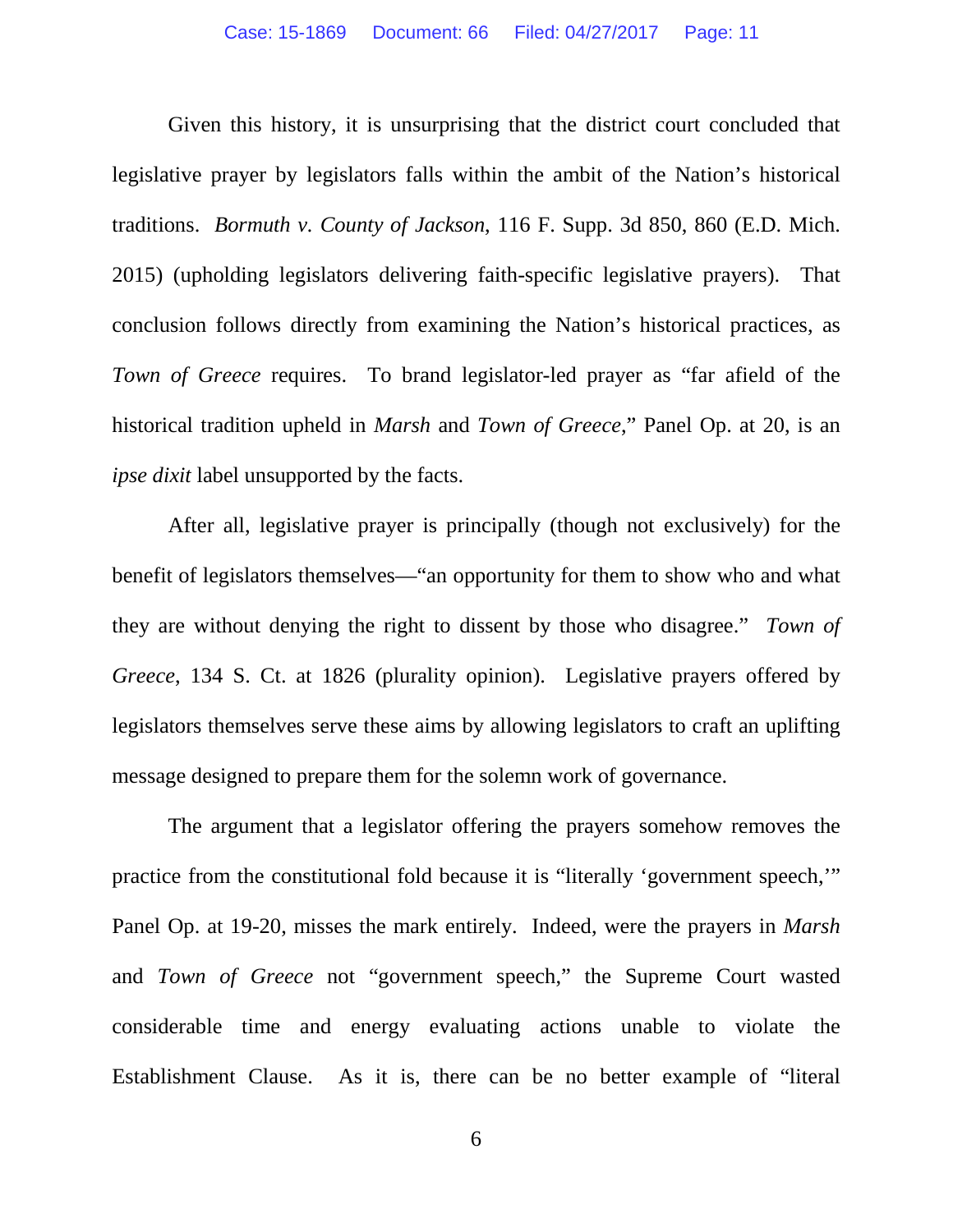government speech" than the paid chaplain in *Marsh*—who was an officer of the legislature—offering sectarian prayers underwritten by the public fisc. Whether there is "government speech" taking place is thus the wrong question to ask.

As the Supreme Court in *Town of Greece* explained, legislative prayers can permissibly "reflect the values [lawmakers] hold as private citizens." 134 S. Ct. at 1826 (plurality opinion). That is certainly the case here. As *Town of Greece* requires, the County "permit[s] [the] prayer giver to address his or her own God or gods as conscience dictates." *Id.* at 1822 (majority opinion). If a government body may pay for a chaplain to offer sectarian prayers exclusively over a period of many years, then legislators themselves offering invocations comfortably fits within the tradition of legislative prayer.

Appellant further attempts (at 12-20) to cast doubt on the tradition of legislator-led prayer by citing examples of individuals who may have been against the practice for some reason—but overlooks much of the reasoning behind those protests. For instance, a legislator would have offered the invocation in the First Congress were there not a dispute about the particular *denomination* to which the legislator belonged—there was no quarrel over a legislator offering a sectarian (*i.e.*, Christian) prayer in general.

Appellant's additional examples of individuals protesting chaplains and legislative prayer generally would prove too much even if they could be credited.

7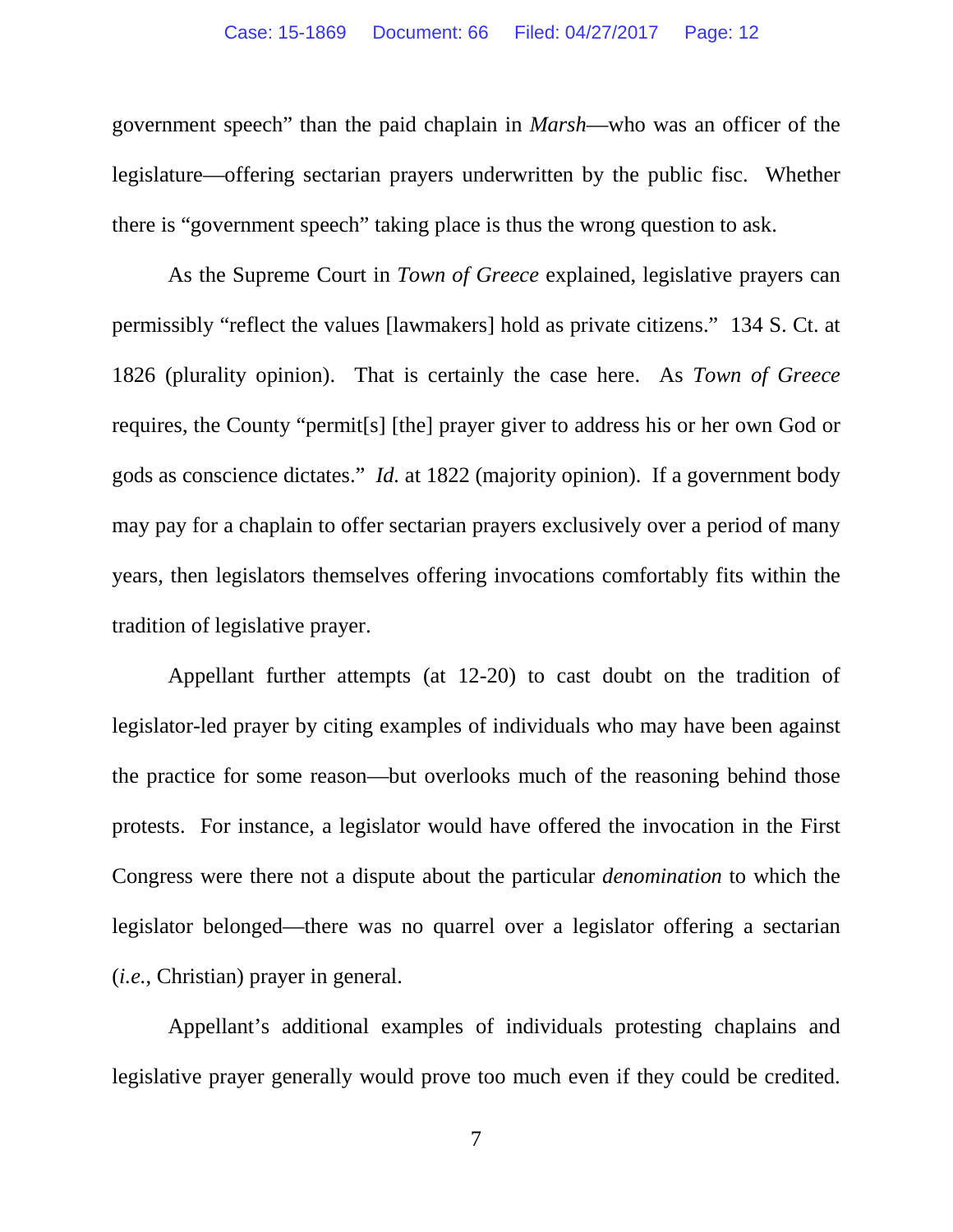After all, the Supreme Court has sanctioned legislative prayer, even when offered by a government-paid chaplain. And it can hardly be said that *Town of Greece*  would support excluding one of the rotating clergy in the town from offering the invocation simply because that person had also been elected to the town board. While Appellant tries to carve out an exception for such an "aberration" (at 16), this example proves the point.

There will always be variations in specific practices that need not have a historical analogue that maps perfectly onto a current one. Widespread use of the practice—from the Founding until the present day—evidences a historical tradition compatible with the Establishment Clause. The line Appellant attempts to draw to exclude legislators from that tradition cannot be supported by history, precedent, or logic.

### **B. Every Other Salient Feature Of The County's Prayer Practice Has Been Expressly Approved By The Supreme Court.**

Despite the fact that the Nation's historical traditions include legislative prayers offered by legislators at all levels of government—federal, state, and local—the panel majority reasoned that allowing the legislators to offer prayers violates the "traditional purpose and effect of legislative prayer: respectful solemnification." Panel Op. at 20-24. This conclusion is contrary to the very purpose of legislative prayer—to focus the minds of the legislators themselves on the task at hand. And it cannot be reconciled with the fact that every other salient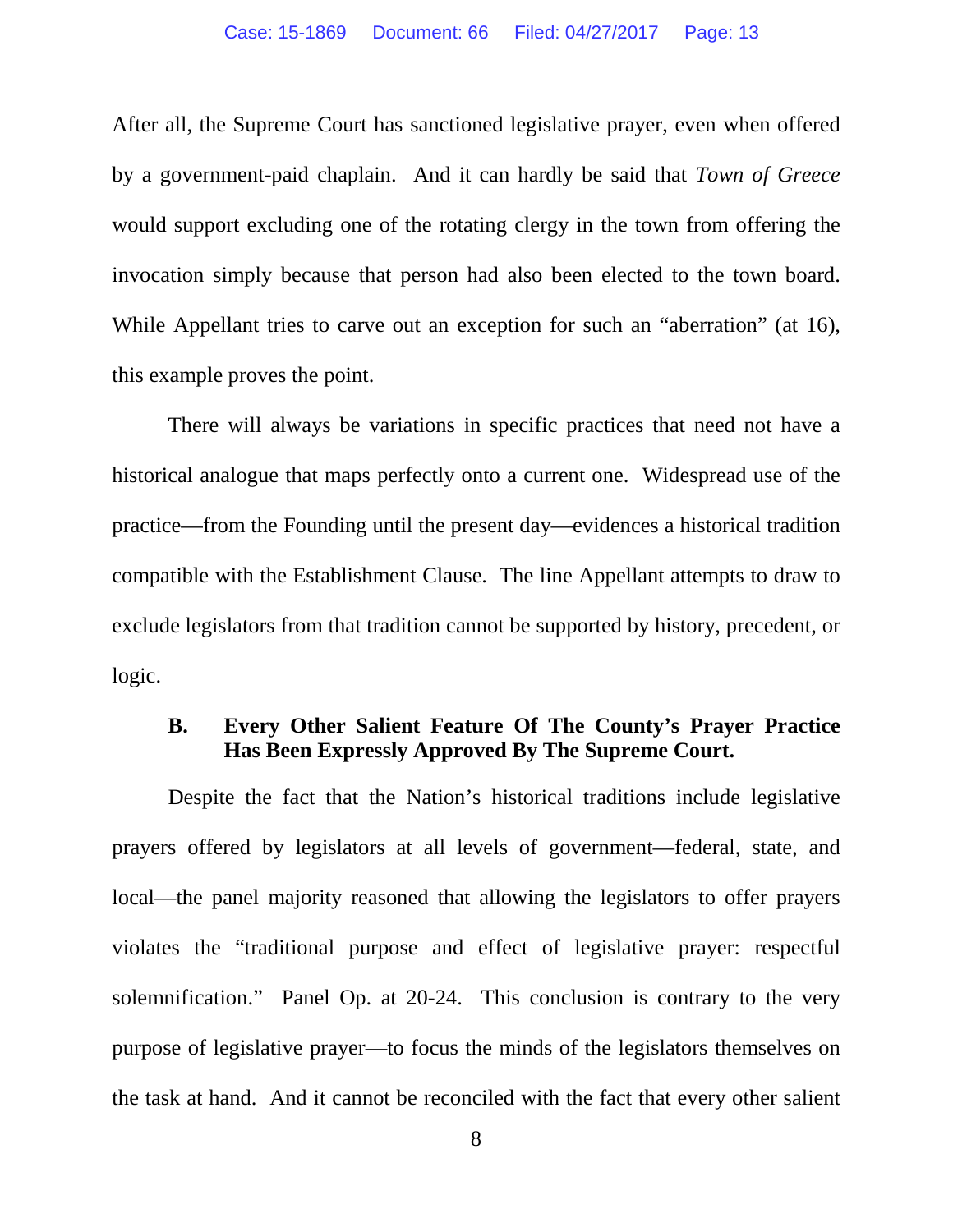feature of the County's prayer practice has been expressly approved by the Supreme Court.

*Faith-specific content***.** In *Town of Greece*, the Supreme Court held that legislative prayer need not be devoid of faith-specific (or "sectarian") content to comport with the Establishment Clause. 134 S. Ct. at 1820-23. Indeed, as the Court explained, an "insistence on nonsectarian or ecumenical prayer . . . is not consistent with the tradition of legislative prayer," as "outlined in the Court's cases." *Id.* at 1820.

Thus it was not disqualifying that the prayers in *Town of Greece* included references to "the saving sacrifice of Jesus Christ on the cross," "the plan of redemption that is fulfilled in Jesus Christ," "the life and death, resurrection and ascension of the Savior Jesus Christ," the workings of the Holy Spirit, the events of Pentecost, and the belief that Jesus Christ, as the Son of God, rose from the dead. *Id.* at 1853 (Kagan, J., dissenting).

Yet the panel majority here took issue with the sectarian nature of the County's practice because there were "no opportunities for persons of other faiths to counteract this endorsement." Panel Op. at 21. This is wrong for two reasons. First, and most clearly, endorsement is not the constitutional yardstick for legislative prayer. Under that analysis, *Marsh* would have come out differently because there were not even opportunities for persons of other *denominations* (let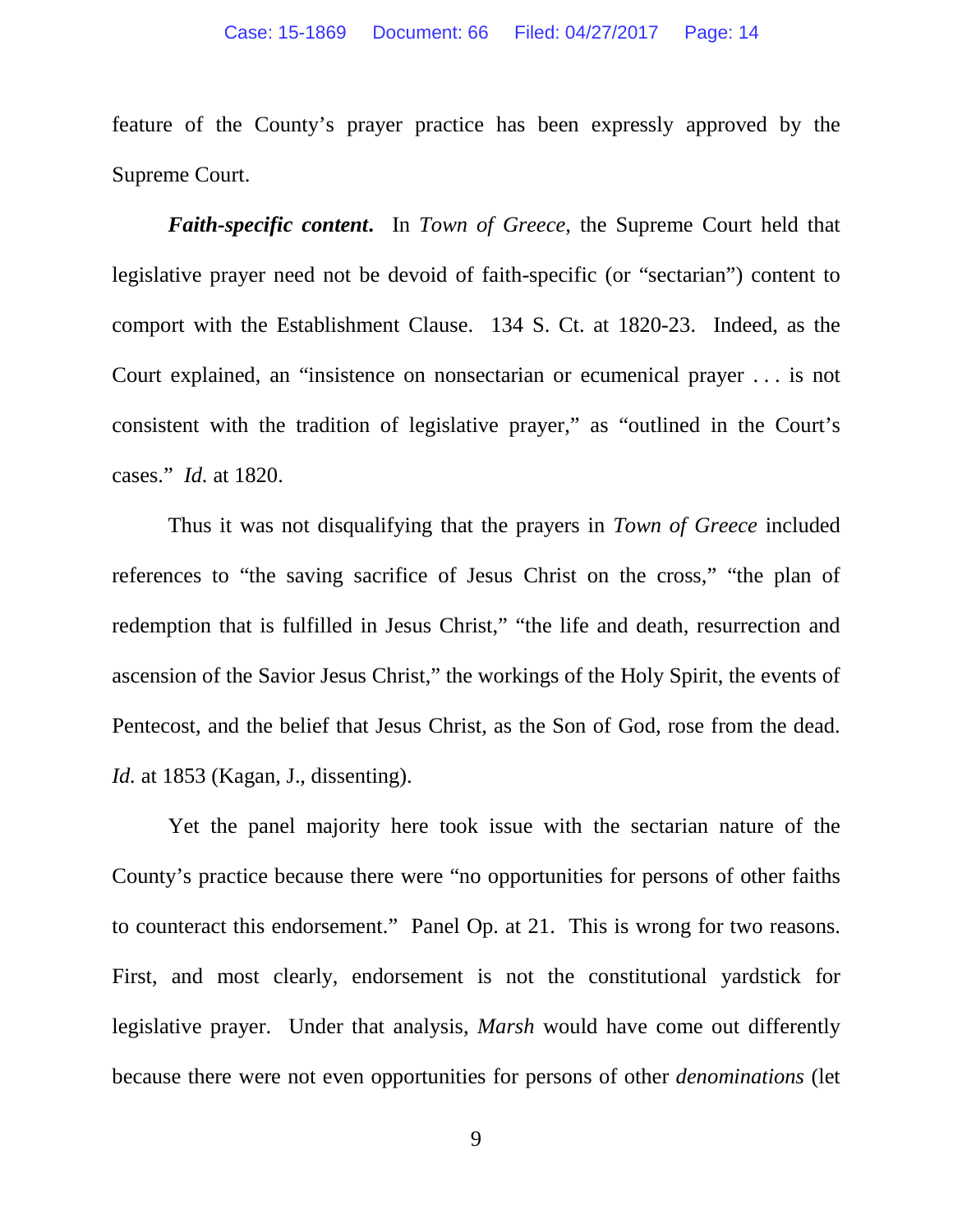alone other *faiths*) to "counteract" the chaplain's prayers. And it is no answer to say that *Marsh* did not involve legislators offering the prayers themselves—again, the legislators there were *paying* the chaplain, who himself was an officer of the legislature, thus ensuring even less diversity than in the practice here.

Second, the County's practice is to permit each of its nine Commissioners the opportunity to pray in an equal rotation, each in his or her sole individual discretion. If a Commissioner chooses to pray, it is done according to that individual's own faith and tradition. The policy is facially neutral. If the voters elect three Muslims to the Board, then one-third of the prayers could be Islamic. If Peter Bormuth is elected to the Board, then one out of nine prayers could be Pagan.

The panel majority attempted to dispute this by asserting that "at least one Jackson County Commissioner admitted that, in order to control the prayers' content, he did not want to invite the public to give prayers." *Id*. at 21. As an initial matter, that assertion rests on evidence that is not properly part of the record on appeal, was not before the district court, and therefore cannot be considered in this Court's analysis. Moreover, one Commissioner's after-the-fact views concerning a *different* prayer policy—that was not adopted by the Board—would carry no weight in any event. But even if it could, when read in context, it is clear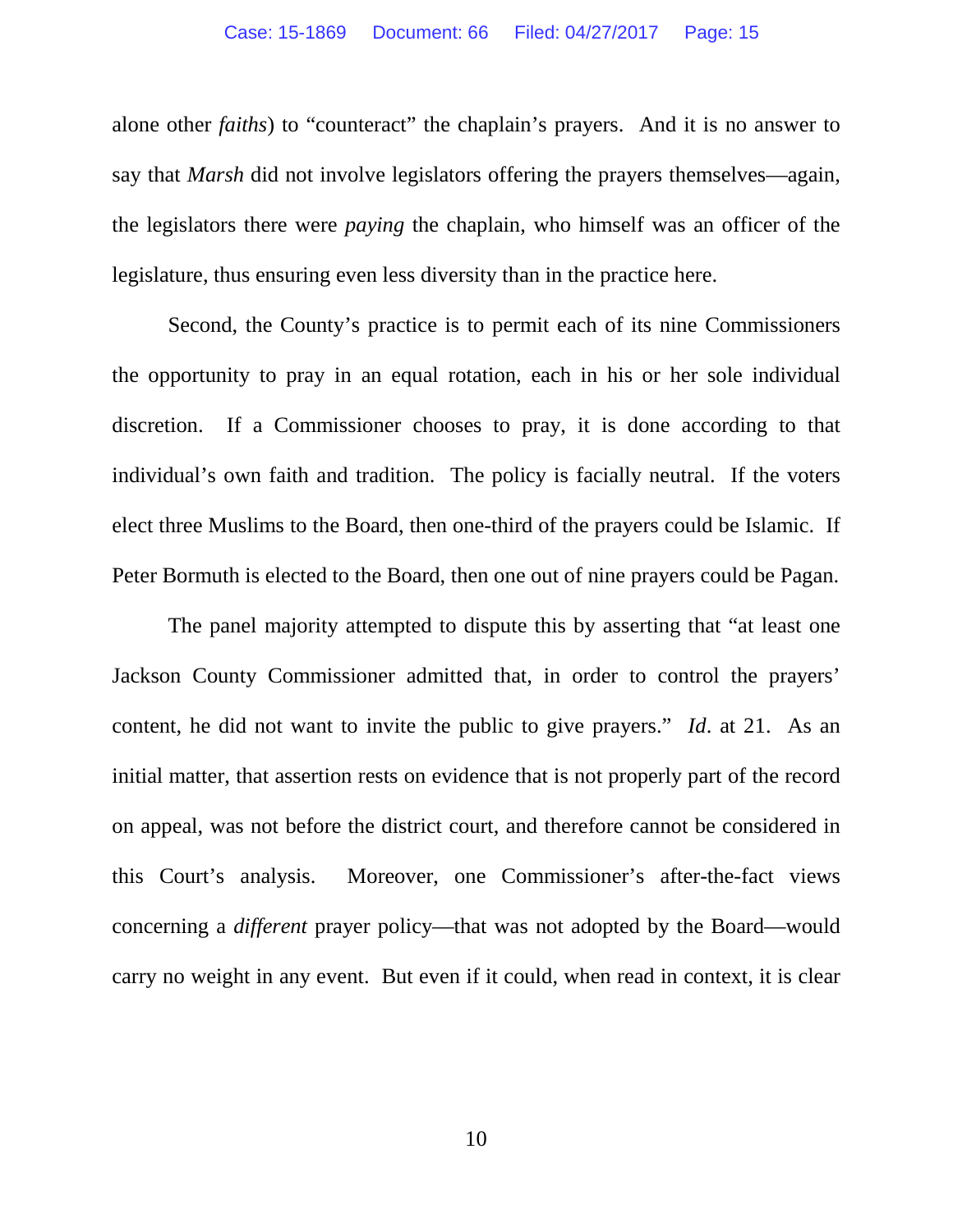that the Commissioner was not concerned with the "content" of prayers, but rather with the possibility that the prayer opportunity could be exploited.<sup>8</sup>

Under the panel majority's view, a legislature could never alter its legislative prayer practice from a *Town of Greece* rotating-clergy model open to all comers to a *Marsh*-style single-clergy model without violating the Establishment Clause. That cannot be right. After all, under *Marsh*, it is permissible for the County to hire a minister from a local Presbyterian church to offer *every* invocation. This illustrates precisely why the panel majority's reliance on an endorsement test is misplaced.

Ultimately, there is nothing divergent about the County's particular prayer practices. Indeed, the historical tradition illustrates far stronger exhortations to pray than anything found in this case. As far back as the early days of the Revolutionary War, the Continental Congress set aside May 17, 1776 as a "day of humiliation, fasting, and prayer" throughout the colonies, calling upon Americans to ask for divine "pardon and forgiveness" "through the merits and mediation of Jesus Christ" in the hope of gaining "his assistance to frustrate the cruel purposes

<sup>&</sup>lt;sup>8</sup> "We all know that any one of us could go online and become an ordained minister in about ten minutes. Um, so if somebody from the public wants to come before us and say that they are an ordained minister we are going to have to allow them as well." Panel Op. at 22.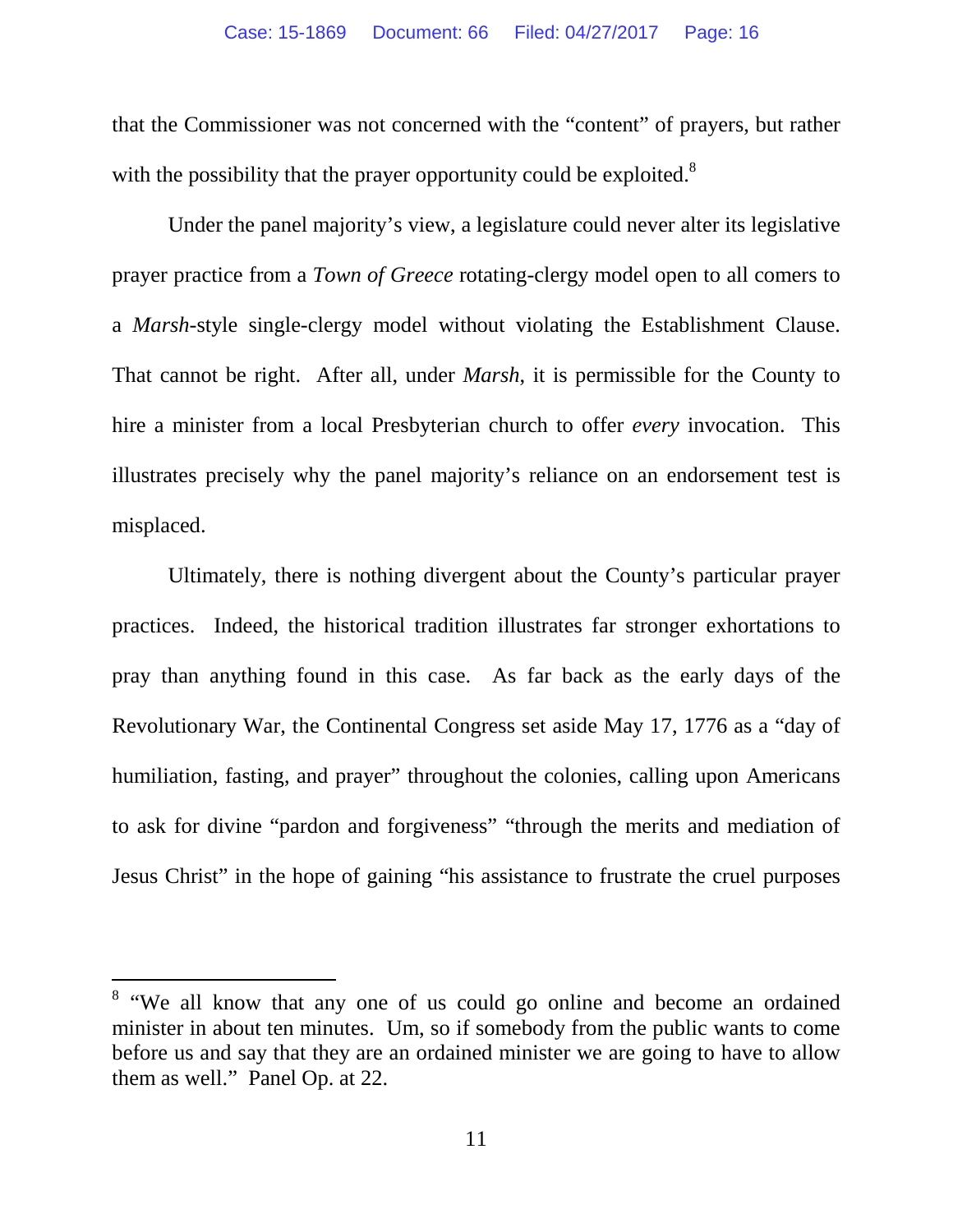of our unnatural enemies." *Journal of the Proceedings of Congress, Held at Philadelphia, from September 5, 1775, to April 30, 1776*, at 155 (1778).

After the Establishment Clause was adopted, Presidents John Adams and James Madison each proclaimed days of national fasting and prayer in similarly sectarian terms. *See* Steven B. Epstein, *Rethinking the Constitutionality of Ceremonial Deism*, 96 COLUM. L. REV. 2083, 2115 (1996). In response to a request from the Senate during the Civil War, President Abraham Lincoln likewise called upon the Nation to engage in a day of prayer and fasting, for the sake of "the restoration of our now divided and suffering country to its former happy condition of unity and peace." Abraham Lincoln, Proclamation Appointing a National Fastday (Mar. 30, 1863), *in* 8 COMPLETE WORKS OF ABRAHAM LINCOLN 319-20 (Nicolay & Hay eds., 1894). The Nation's prayer traditions thus include vigorous calls to prayer—certainly stronger than anything in this case or, for that matter, in *Town of Greece*.

Moreover, Presidential Inaugural, Thanksgiving, and Christmas addresses have frequently invited religious observance (and done so in faith-specific terms). *See* Epstein, *supra,* at 2109, 2113-15. Many have included the same type of prefaces—similar to "let us pray" or "please pray with me"—that is of particular concern to the Appellant in this case. *See* 99 Cong. Rec. 451 (1953) (President Eisenhower at his first inauguration: "My friends, . . . would you permit me the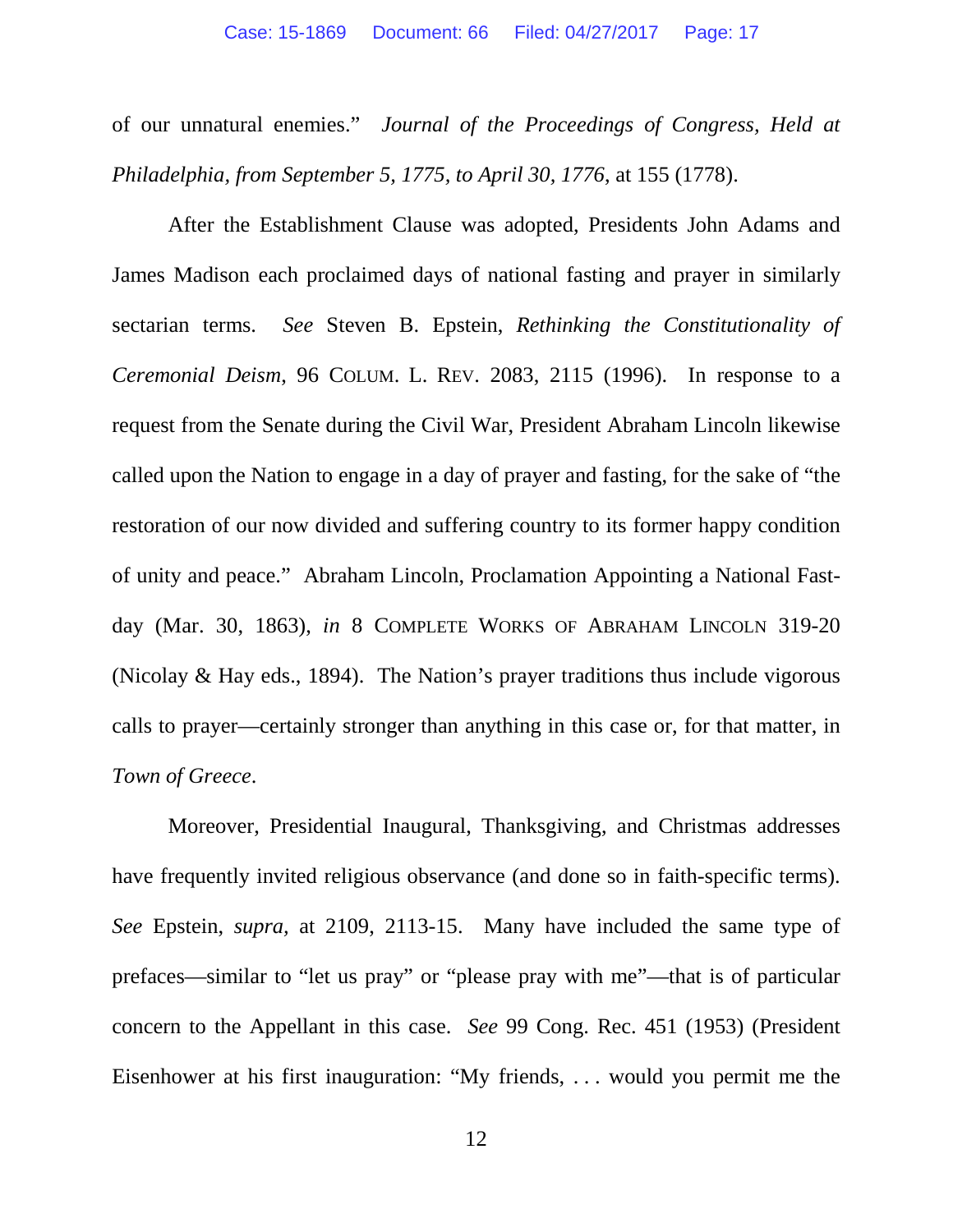privilege of uttering a little private prayer of my own, and I ask that you bow your heads.").

Greece's chaplains spoke of "our Christian faith," of "us as Christian people," and prayed for "the members of the community who come here to speak before the board." Br. of Resp., *Town of Greece*, 2013 WL 5230742, at \*10-11 (No. 12-696). None of these faith-specific references—and there were many placed Greece's prayer practice outside the Nation's historical traditions of legislative prayer. The same is true here. If, as the Supreme Court concluded, the prayers in *Town of Greece* fit within the Nation's legislative prayer tradition—even though they were "explicitly Christian—*constantly and exclusively* so," *Town of Greece*, 134 S. Ct. at 1848 (Kagan, J., dissenting) (emphasis added)—then the prayers here do too. The panel's reliance on whether the practice seems to endorse a certain religion is the exact argument made by the dissenters in *Town of Greece*, and must be rejected here as well.

*Local government setting*. The Board of Commissioners in Jackson County opens its monthly meeting with a legislative prayer. So did the Town of Greece. As the Supreme Court noted, Greece began its monthly town board meetings with a moment of silence "[f]or some years," transitioning to a clergy-delivered invocation in 1999. *Id.* at 1816 (majority opinion). The practice continued for the better part of a decade, eventually leading to the *Town of Greece* litigation. *Id*.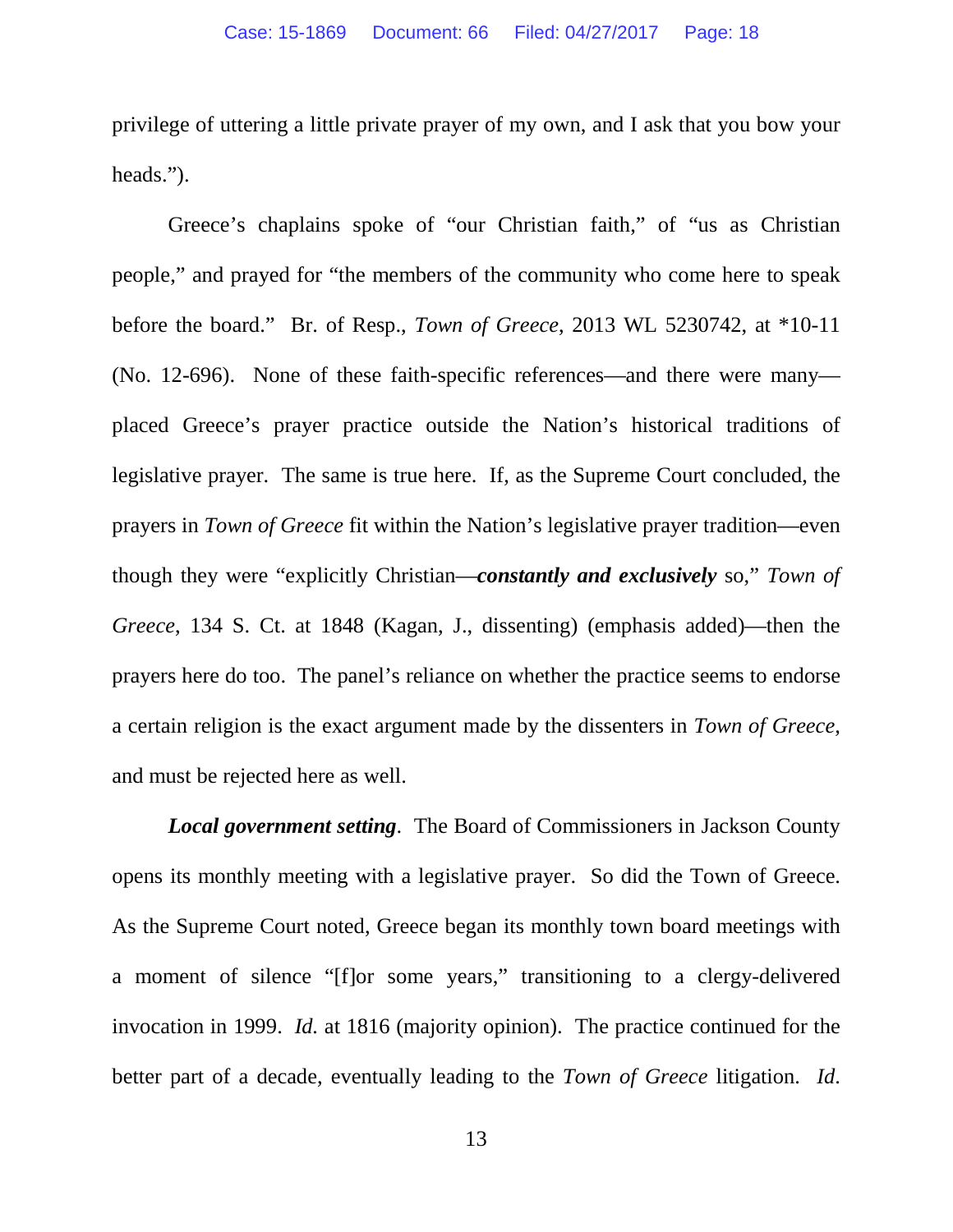Greece included these invocations before every monthly board meeting—that is, before the meeting of the "local governing body."

An invocation's delivery before a local governing body does not raise special Establishment Clause concerns. Legislative prayer by definition is prayer before a governing body. And under the analysis required by *Town of Greece*, the governing body's status as *local* can be of no moment. Not only was Greece a local governing body, but the Nation's legislative prayer traditions also clearly extend beyond States to their subunits.<sup>9</sup> Any assessment based on the Nation's legislative prayer traditions, then, must include local governing bodies' legislative prayers. This directly undercuts the panel's reliance on the "local setting" as one of the factors that, added together, creates an Establishment Clause violation. Panel Op. at 24.

The panel majority again tries to use this factor as proof of coercion with the County's practice. *Id*. at 25. They note that citizens go before the Board for a variety of matters important to their community and therefore "there is increased pressure on Jackson County residents to follow the Board of Commissioners' instructions at these meetings, as the residents would not want to offend the local

<sup>9</sup> *See, e.g.*, S.C. Code § 6-1-160(B)(1) (providing local deliberative bodies with the authority to "allow for an invocation [by] one of the public officials, elected or appointed").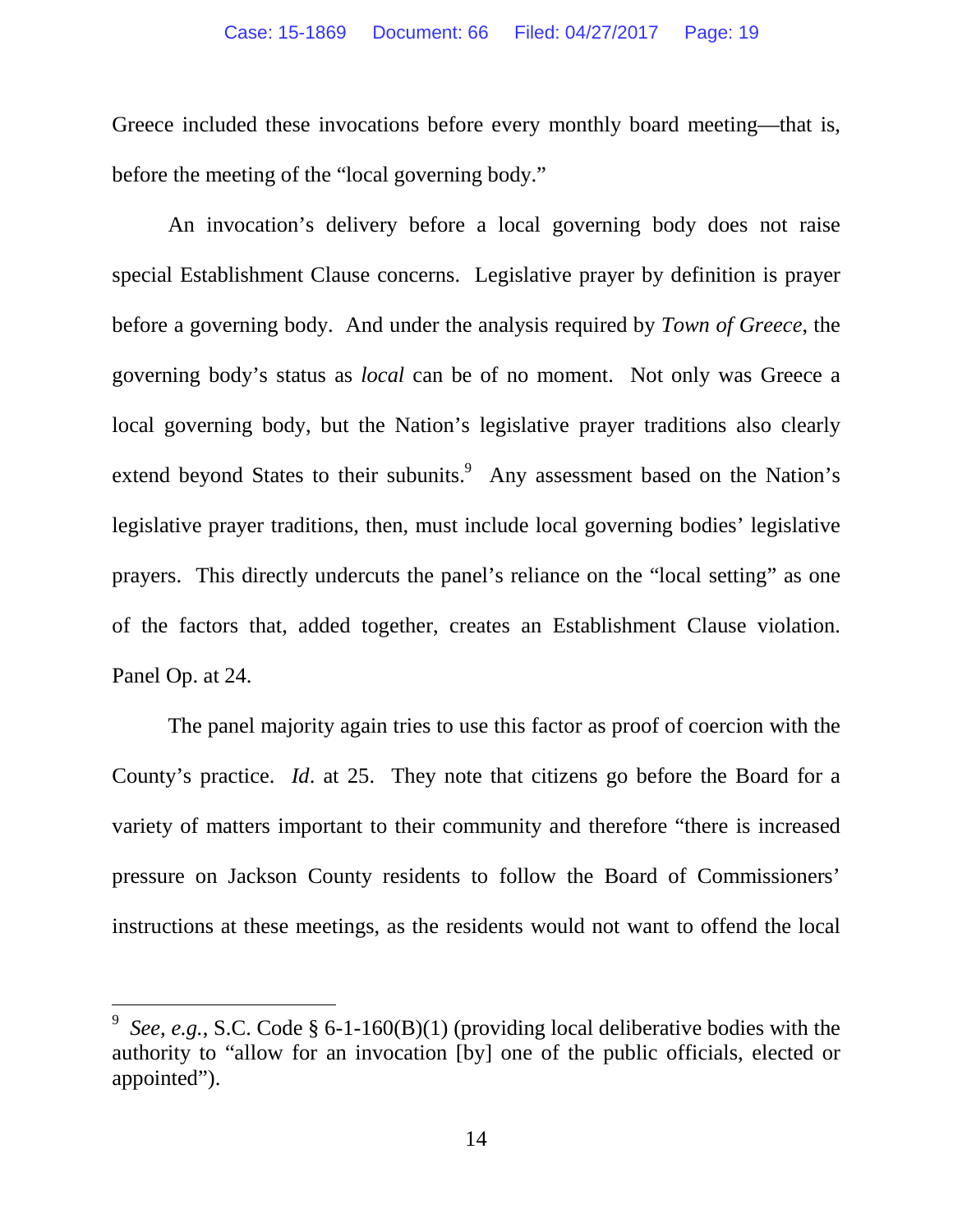government officials they are petitioning." *Id.* Whatever weight this argument might have carried before *Town of Greece*, it has none now.

In *Town of Greece*, the legislators were free to watch which individuals participated in the prayer practice and which ones did not. Yet the Supreme Court affirmed that, while people may well disagree with various sorts of prayer practices, "[o]ur tradition assumes that adult citizens, firm in their own beliefs, can tolerate and perhaps appreciate a ceremonial prayer delivered by a person of a different faith." 134 S. Ct. at 1823.

**"Bow your heads."** A Commissioner's decision to open a prayer with words such as "let us pray" or "please bow with me" poses no constitutional problem, either—the *Town of Greece* chaplains regularly did the same. The chaplains in *Town of Greece* began each monthly prayer with some invitation to the assembled, such as by asking audience members to stand and bow their heads, or by beginning with "let us pray." *Id.* at 1818. Other "inclusive, not coercive" introductions to prayers included: "Would you bow your heads with me as we invite the Lord's presence here tonight?," "Those who are willing may join me now in prayer," and "Let us join our hearts and minds together in prayer." *Id*. at 1826 (plurality opinion).

Some of the Commissioner's prayers here similarly began with "Bow your heads with me please." *See* Panel Op. at 3. As a member of the *Town of Greece*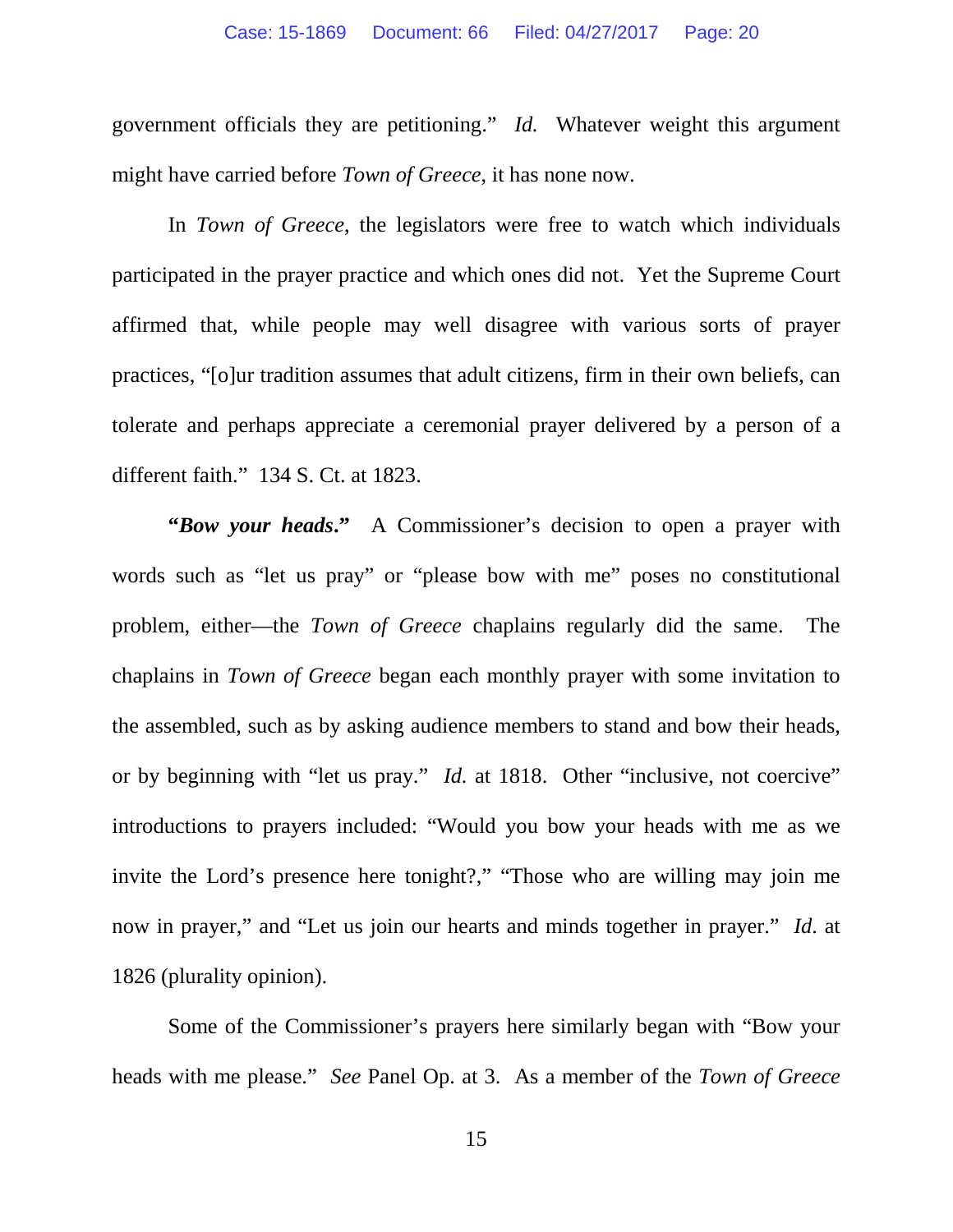plurality noted, these phrases are not only commonplace, but for public prayers are "almost reflexive." *Town of Greece*, 134 S. Ct. at 1832 (Alito, J., concurring). The Supreme Court saw no conflict between these introductions and the Establishment Clause. *See id.* at 1826 (plurality opinion).

Furthermore, the prayers themselves are filled with directives and requests directly for the benefit of the legislators. Panel Op. at 3 ("Lord help us to make good decisions that will be best for generations to come."). The prayers were thus aimed primarily at the legislators themselves and align with the traditional purpose of the practice.

### **C. The "Confluence Of Factors" Present In Jackson County's Prayer Practice Does Not Remove The Prayers From The Ambit Of Constitutional Legislative Prayer.**

As demonstrated above, none of the characteristics of Jackson County's prayer practice raise constitutional concerns standing alone. Instead, the panel argues that the problem stems from the combination of (1) Commissioners delivering the prayers; (2) in a local setting with constituents in the audience; along with (3) deliberately excluding other prayer givers. Panel Op. at 24. Again, this approach misses the mark.

Each feature is common in prayer practices observed in state legislatures, municipalities, and city councils across the country. In *Town of Greece*, the prayers were overwhelmingly Christian, with one prayer expressly stating that the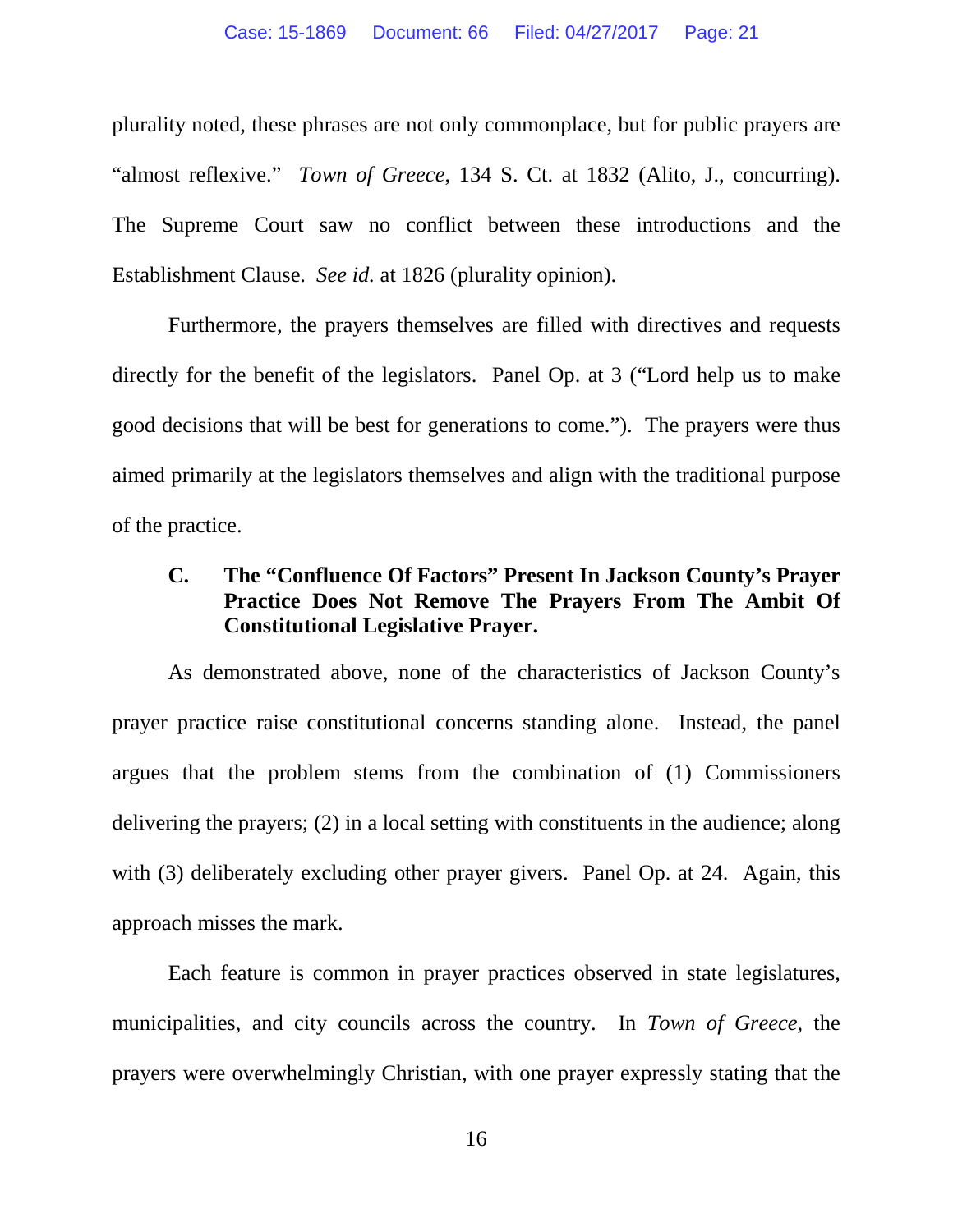prayer-giver "acknowledge[d] the saving sacrifice of Jesus Christ on the cross." 134 S. Ct. at 1816. And the prayers preceded each official legislative meeting. *Id*. The municipal lawmakers were certainly the "principal audience" for the legislative prayers in *Town of Greece*, *id.* at 1825 (plurality opinion), but never required to be the exclusive audience—it was of no consequence that constituents were in the audience. And in *Marsh*, the legislature exercised complete control over the identity of the prayer givers by paying a single chaplain to deliver the prayers—all others were excluded.

As a result, for the County's prayer practices to offend the Establishment Clause where others have not, the identity distinction would have to be dispositive. But *Town of Greece* does not permit that conclusion. The fundamental inquiry under *Town of Greece* is whether a practice fits within the Nation's traditions. As demonstrated above, legislative prayer by legislators comfortably does. A straightforward application of *Town of Greece* permits but one conclusion: the County's prayer practices comport with the Establishment Clause.

Crucially, a legislative prayer practice will not fall outside constitutional bounds unless "over time," the prayer opportunity is "'exploited to proselytize or advance any one, or to disparage any other, faith or belief'" or "over time . . . the *invocations* denigrate nonbelievers or religious minorities, threaten damnation, or preach conversion." *Id.* at 1823 (emphasis added) (quoting *Marsh v. Chambers*,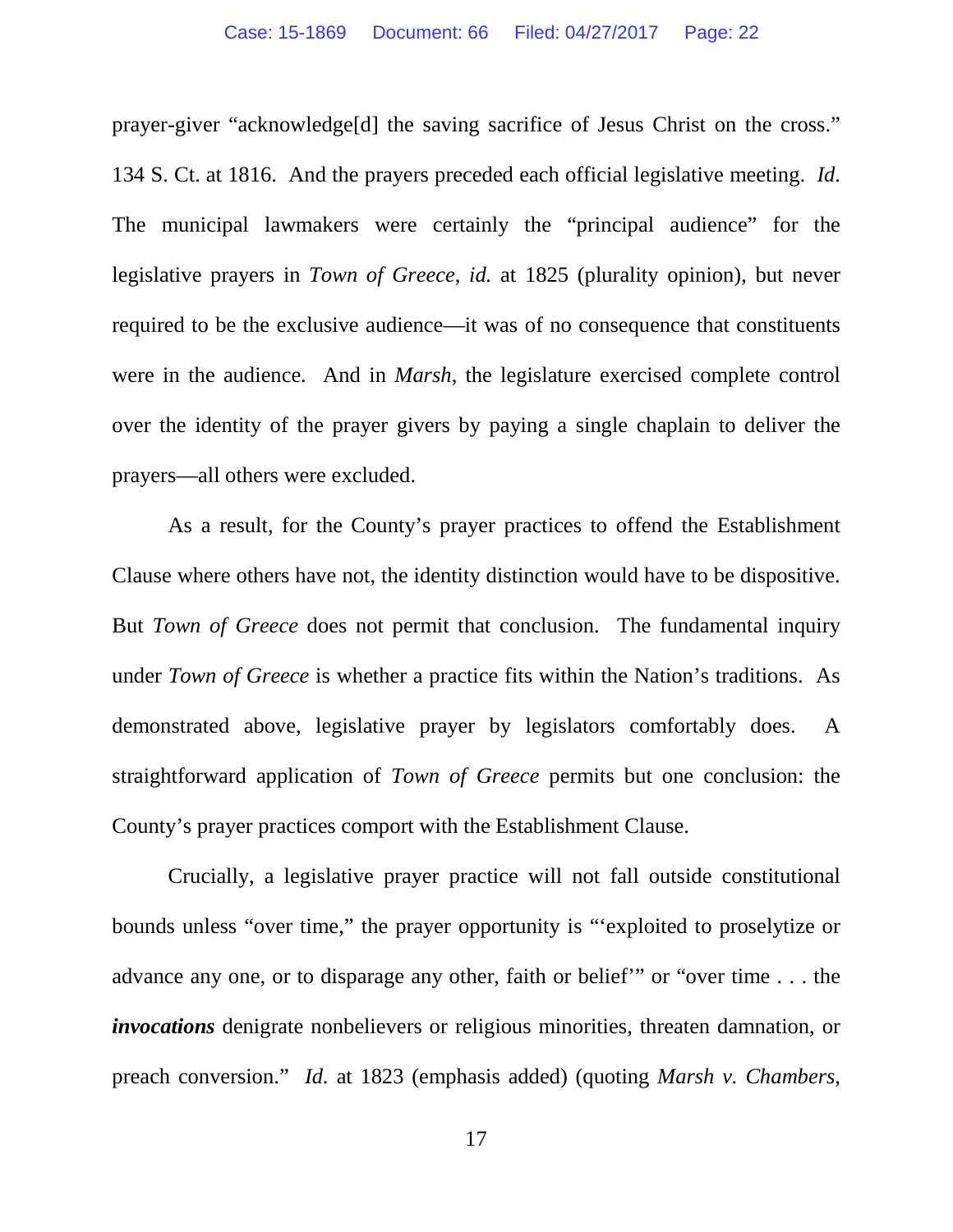463 U.S. 783, 794-95 (1983)). This prohibition refers to "invocations," *i.e.*, the "content of the *prayer*," *Marsh*, 463 U.S. at 794 (emphasis added).<sup>10</sup> None of those things happened within the legislative prayers here, and thus the County's practice has not been shown to be constitutionally infirm.

#### **II. Jackson County's Prayer Practice Is Not Coercive.**

The only concern here beyond the historical pedigree of legislator-led prayers is that the "government may not coerce its citizens to support or participate in any religion or its exercise." *Town of Greece*, 134 S. Ct. at 1825 (plurality opinion). Importantly, mere "social pressure[ ] . . . to remain in the room or even feign participation in order to avoid offending" board members falls short, however, of coercion. *Id.* at 1820 (majority opinion). Yet in the instant case, "social pressure" is the very most that Appellant offers. *See* Appellee's Br. at 3-4.

Appellant contends (at 5) that he "felt like he was being forced to worship Jesus [C]hrist in order to participate in the business of County Government." So,

<sup>10</sup> Thus, as the Supreme Court said in *Marsh* and reaffirmed in *Town of Greece*, a prayer practice cannot—over time—"proselytize or advance any one, or [ ] disparage any other, faith or belief." *Marsh*, 463 U.S. at 794-95. To proselytize means "[t]o induce someone to convert to one's own religious faith." AMERICAN HERITAGE DICTIONARY 1454 (3d ed. 1996). *Marsh* and *Town of Greece* draw precisely the same line: sectarian content is fine, proselytizing (meaning preaching to the hearer to convert to the prayer-giver's religion) or disparaging (*i.e.*, denigrating or damning)—again, over time—is not. The panel majority, however, blurred this line by essentially treating sectarian prayers the same as proselytization. *See, e.g.*, Panel Op. at 20 n.6.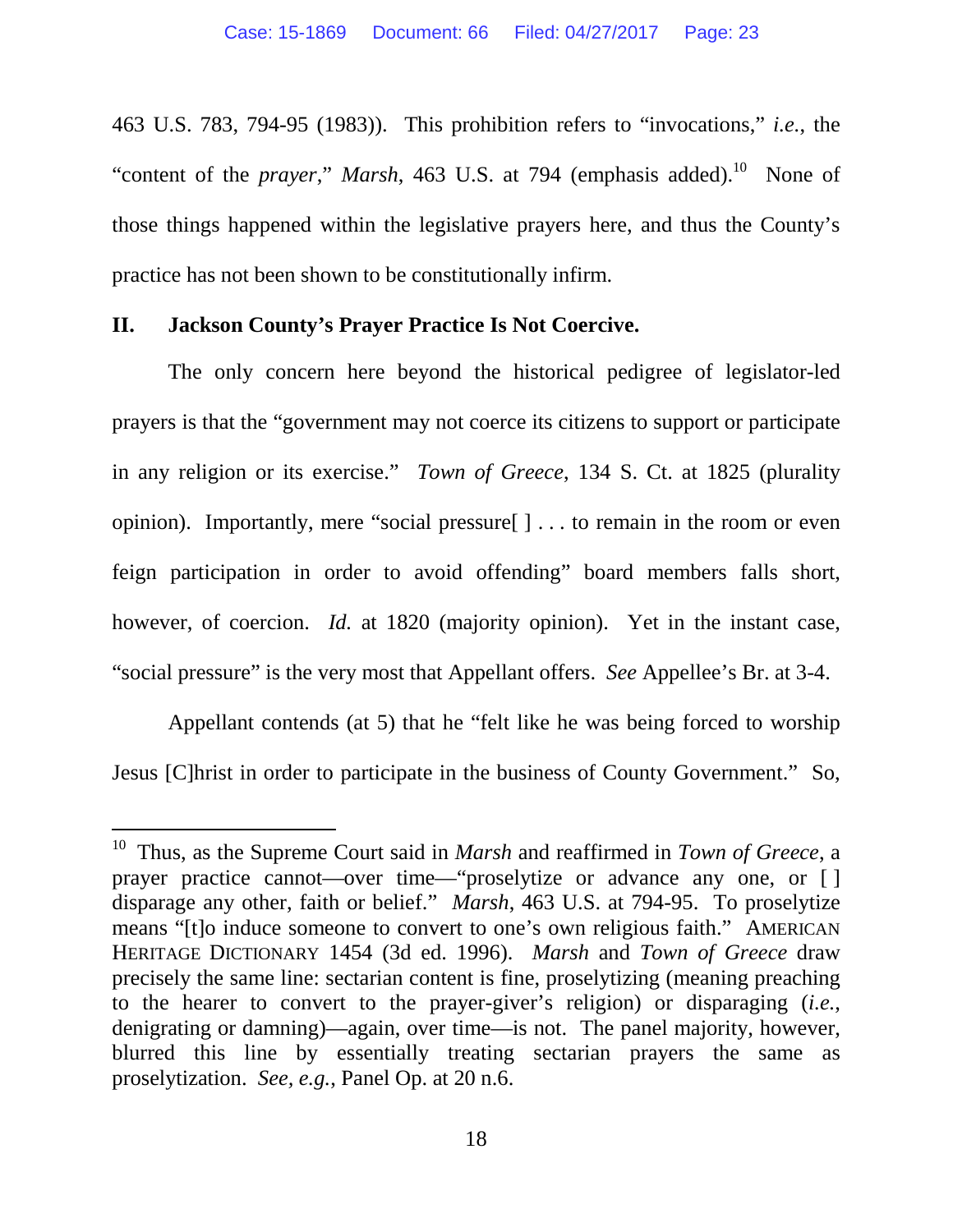too, did the *Town of Greece* plaintiffs, who claimed to feel "excluded and disrespected" because of the prayers' sectarian content. 134 S. Ct. at 1826 (plurality opinion). But the Supreme Court held that these complaints did "not equate to coercion." *Id.* Neither does "exposing constituents to prayer they would rather not hear and in which they need not participate." *Id.* at 1827. Appellant may have used the word "coerce" when filing his complaint (Amended Complaint, R. 10, Page ID # 75), but that does not make it so.

Of course, the analysis in *Town of Greece* might have been different if the *legislators*—who did not give the invocations in that case—themselves "directed the public to participate in the prayers, singled out dissidents for opprobrium, or indicated that their decisions might be influenced by a person's acquiescence in the prayer opportunity." 134 S. Ct. at 1826 (plurality opinion). But none of that happened here.

First, as noted previously, the Commissioners' prayers typically began with language along the lines of "Please bow your heads." Panel Op. at 3. The panel purported to distinguish *Town of Greece* on this score, where the plurality observed that "[a]lthough board members themselves stood, bowed their heads, or made the sign of the cross during the prayer, they at no point solicited similar gestures by the public." 134 S. Ct. at 1826 (plurality opinion). But this misunderstands *Town of Greece*.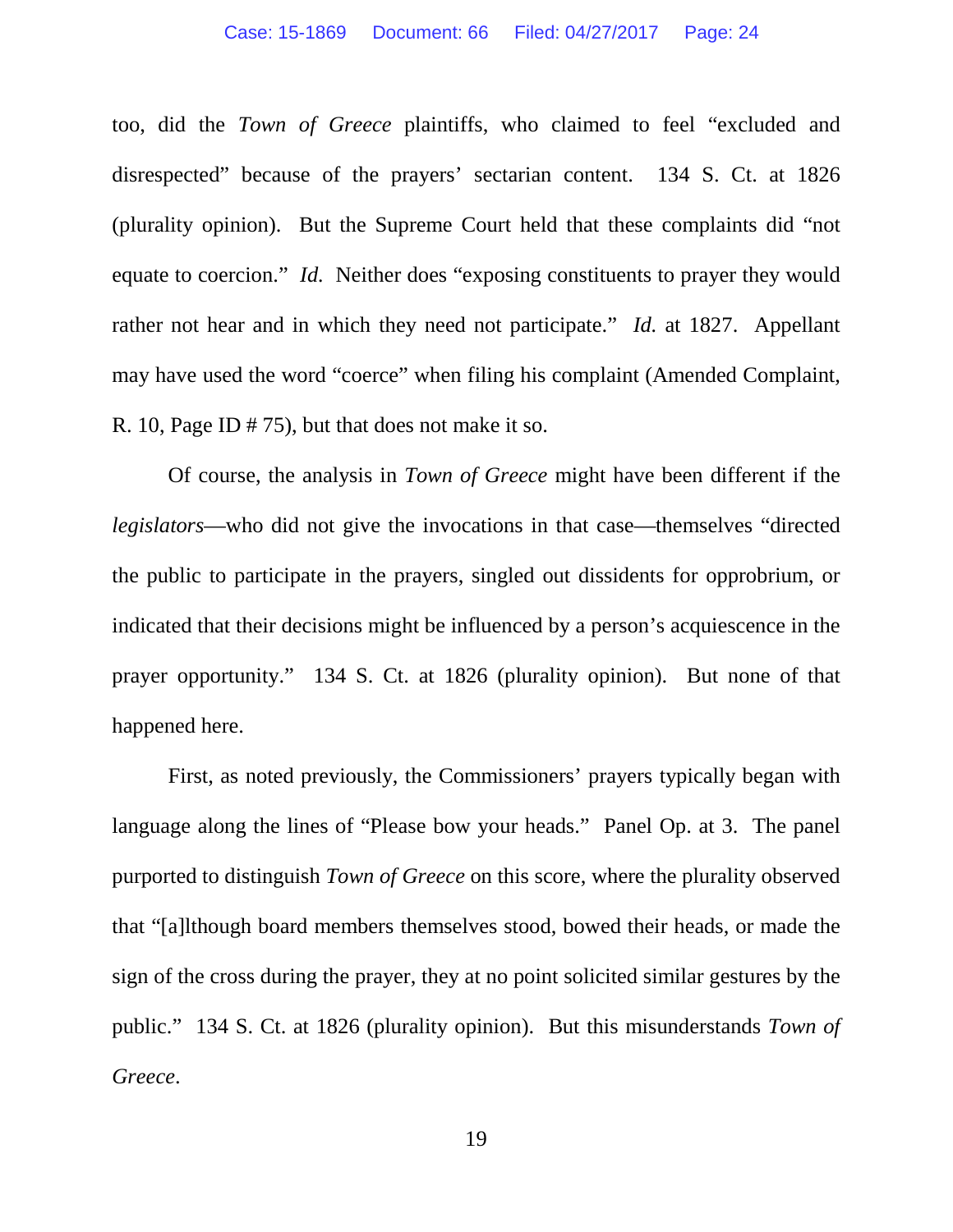The *Town of Greece* plurality emphasized that the "let us pray" statements by the invited clergy reflected the reality that the clergy "[we]re accustomed to directing their congregations in this way and might have done so thinking the action was inclusive." *Id.* at 1826. Similarly here, there is no reason to doubt that the Commissioners thought this language was inclusive, not coercive, based upon their personal experiences with prayers at church or home. *See also id.* at 1832 (Alito, J., concurring) (noting that certain statements such as "let us pray" are "almost reflexive" in certain communal prayer traditions). There is a difference between a legislator speaking as a "free agent" when offering his or her own legislative prayer and ordering those present to participate in someone else's prayer.

The *Town of Greece* plurality's admonition should not be stretched to capture inclusive statements that are hardly "directing" people to pray in a coercive sense. That point must be read in concert with the *Town of Greece* majority's holding that coercion cannot be mere discomfort at social pressure to participate, even going so far as to acknowledge that some individuals might feign participation. A polite invitation by the prayer giver is not the same as a government official directing citizens to pray.

Second, the Commissioners did not single Appellant out for opprobrium concerning his lack of participation in the legislative prayers. Two Commissioners

20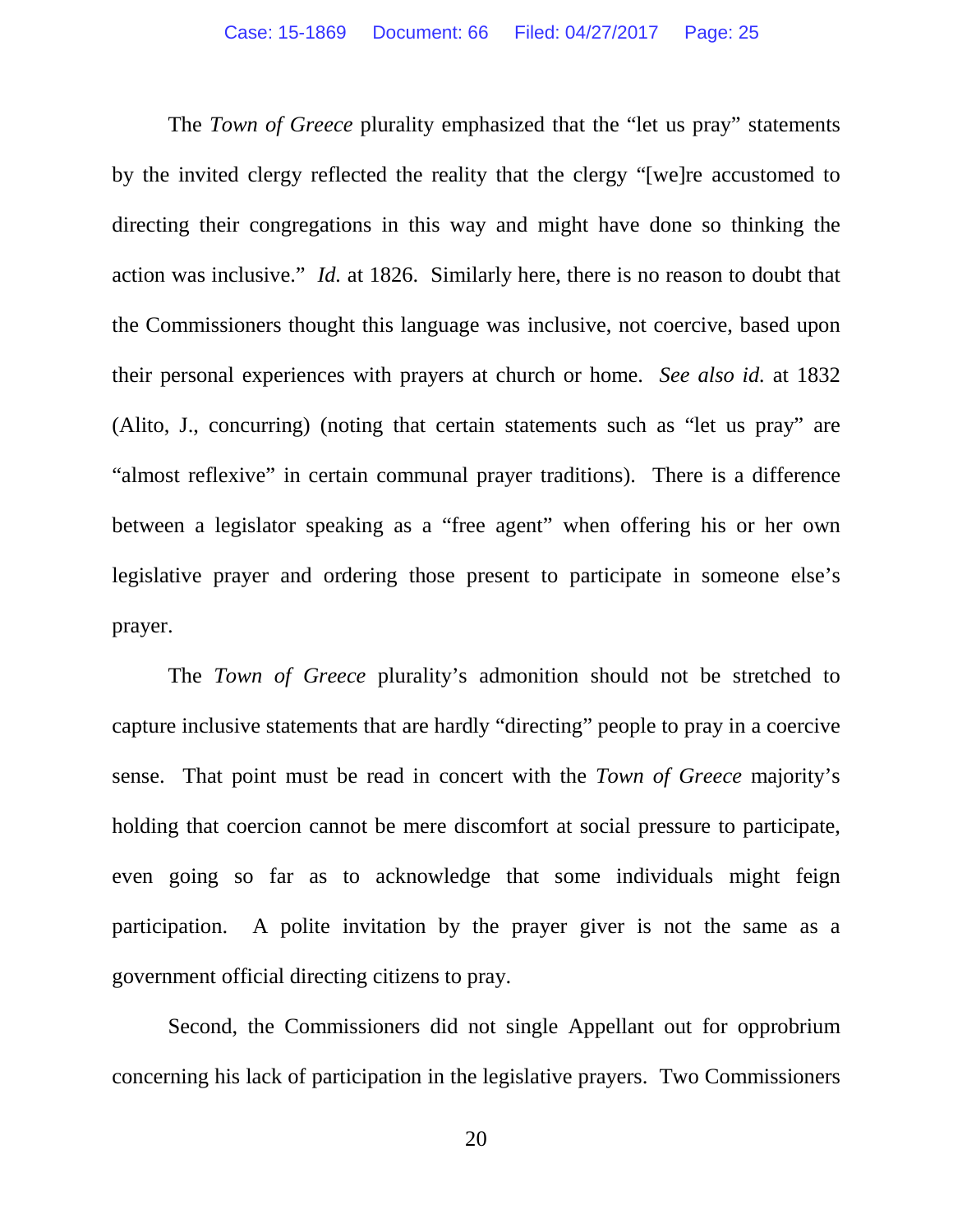did express frustration stemming from this lawsuit. While these two instances were unfortunate, they are hardly opprobrium. Even if they were, they were momentary lapses, not a pattern or practice over time that exploited the prayer opportunity as a whole. The Establishment Clause forbids the "prayer opportunity" from being exploited, *Marsh*, 463 U.S. at 794, but does not circumscribe critical remarks by lawmakers during the business portion of a legislative session, or forbid a lawmaker from turning away from the lectern during a speech with which the lawmaker disagrees. Appellant may understandably be offended by those words and actions. "Offense, however, does not equate to coercion." *Town of Greece*, 134 S. Ct. at 1826 (plurality opinion). Nothing in *Town of Greece* says that if a local politician ever voices disapproval of someone suing over a legislative prayer practice, that expression becomes evidence of coercion. These isolated incidents—which occurred after Appellant filed this lawsuit—do not transgress the constitutional bar. $^{11}$ 

 $11$  The videos showing these encounters should not be part of the record on appeal or considered by this Court. Appellant's pleadings never cite the videos, and they were never introduced in briefs or offered as exhibits. Appellant thus did not fulfill his "affirmative duty to direct the [district] court's attention" to the videos. *Chi. Title Ins. Corp. v. Magnuson*, 487 F.3d 985, 995 (6th Cir. 2007) (citation omitted). Thus the videos were never considered by the district court. Panel Op. at 54 (Griffin, J., dissenting). "The video[s] [were] not made part of the district court's record." *United States v. Crumpton*, 824 F.3d 593, 614 n.6 (6th Cir. 2016). Even if Appellant had proffered the videos on appeal, they still would not be part of the record. *Cacevic v. City of Hazel Park*, 226 F.3d 483, 491 (6th Cir. 2000). But he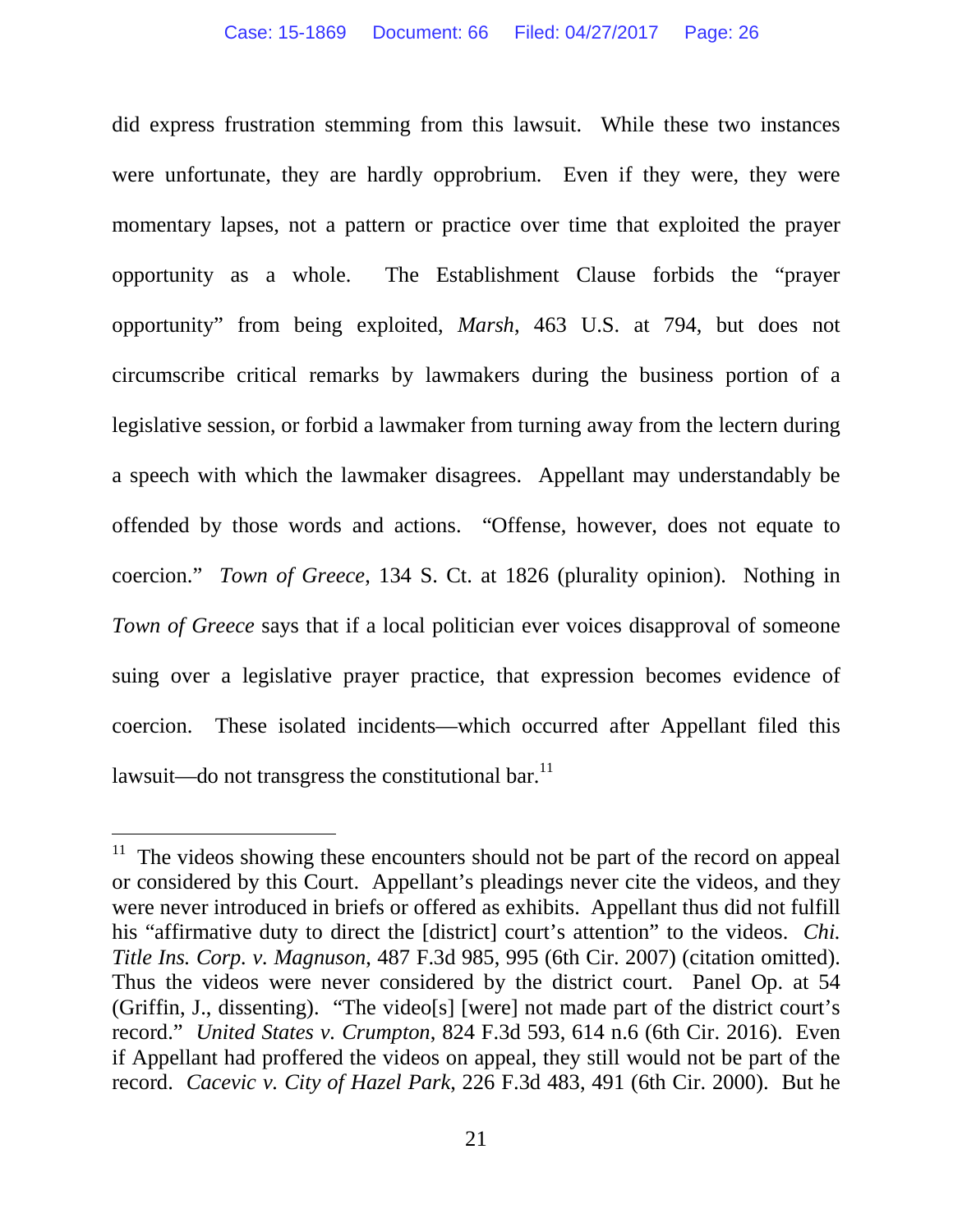Third, just as in *Town of Greece*, "[n]othing in the record indicates that town leaders allocated benefits and burdens *based on participation in the prayer*, or that citizens were received differently *depending on whether they joined the invocation or quietly declined*." 134 S. Ct. at 1826 (plurality opinion) (emphases added). To contest this point, the panel majority again points to the two instances of Commissioners expressing frustration and notes that Appellant did not get an appointment for which he believed he was qualified. Panel Op. at 26-27. Yet there is no evidence that the Board's official decisions were affected by Appellant's objections to prayer during the meetings—as the *Town of Greece* plurality warned. *See* Panel Op. at 60 (Griffin, J., dissenting). And though it makes sense that the Board would not want to select someone suing the County, there is not even evidence that the Board's choice to appoint someone else was motivated by this lawsuit, or that such legislative decisions are actionable.

failed to do even that. Instead, they were mentioned only by an *amicus* at the appellate stage and should not now be brought into the case.

Were all the video evidence considered, however, it would actually *undercut* the panel majority's conclusions about the Commissioners and their motives. Commissioners were responding to personal attacks by Appellant and a legal challenge to a prayer practice they believed to be constitutional. County of Jackson, Personnel & Finance Committee November 12, 2013 Jackson County, MI, YOUTUBE (Dec. 19, 2013), http://tinyurl.com/2013nov12 (32:36‒33:35). The Board was not endorsing a particular religion, just defending its own policies that, in his own words, "disgust[ed]" the Appellant. The Board was simply engaging in a debate (albeit a heated one) about a proposed policy change. The panel majority's "smoking gun" is nothing of the kind and, if anything, only confirms that the legislative prayers here are constitutional.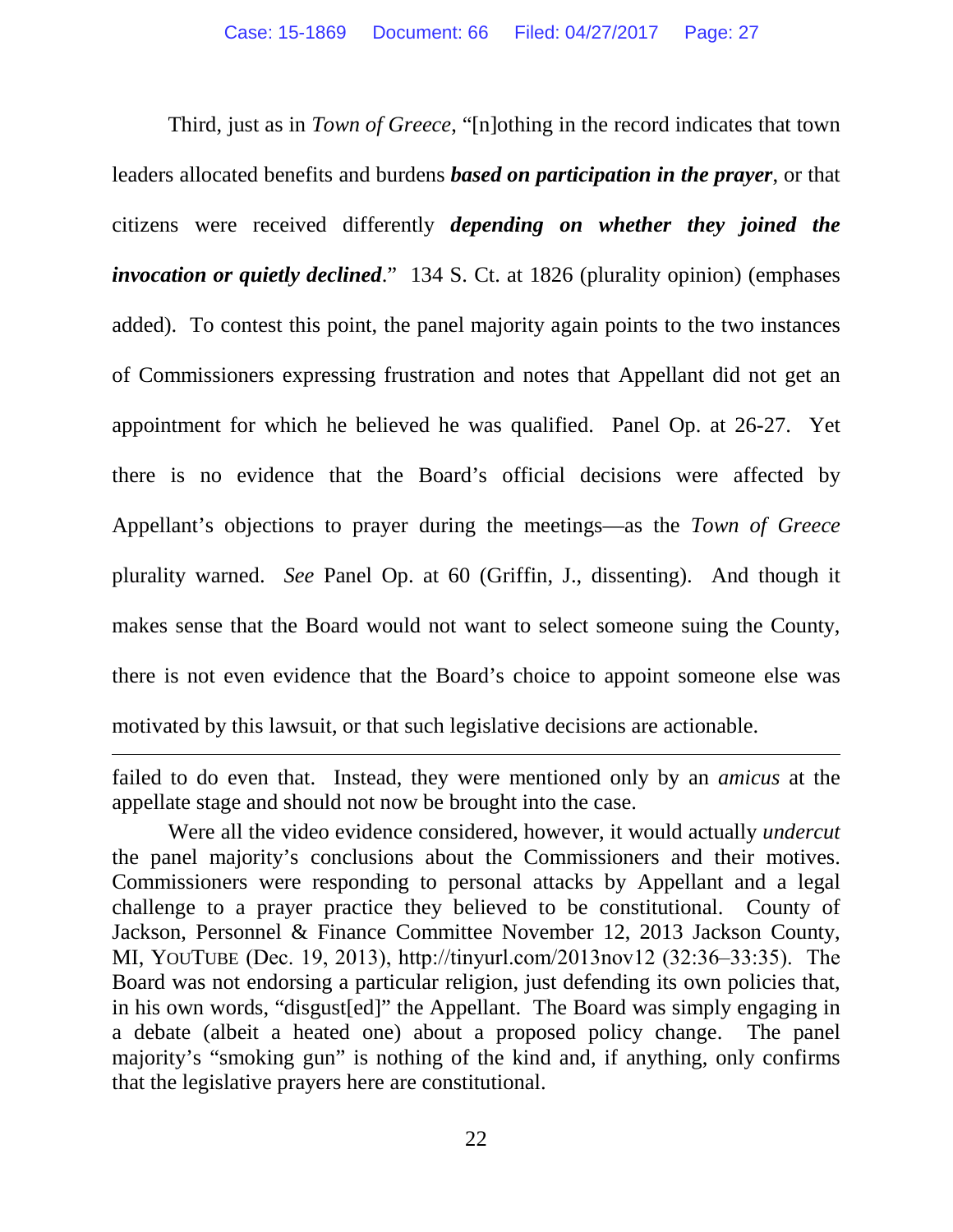"Adults often encounter speech they find disagreeable; and an Establishment Clause violation is not made out any time a person experiences a sense of affront from the expression of contrary religious views in a legislative forum . . . ." *Town of Greece*, 134 S. Ct. at 1826 (plurality opinion). In *Town of Greece*, the Court identified the same number of disparaging remarks—made there in the prayers themselves—but held that stray remarks like these do not rise to the level of a constitutional violation because they do not form a "pattern . . . over time." *Id.* at 1824 (majority opinion). The same is true here. The County's prayer practice cannot be coercive when considered on the whole, and over time, as *Town of Greece* requires.<sup>12</sup>

Finally, the elements of the prayer practice here cannot combine to create coercion where specific practices have been approved by the Supreme Court. That is why *Town of Greece* similarly rejected the argument that the "sectarian content

 $12$  Given the lack of a pattern over time, the Commissioners' motives in dealing with Appellant are irrelevant. Nevertheless, the district court did not abuse its discretion in denying Appellant's request to depose the Commissioners. As the district court noted, Federal Rule of Civil Procedure 56(d) specifies how a nonmoving party objects to summary judgment when he still needs discovery. Order, R. 46, Page ID ## 820-821. But Appellant did not rely upon any discovery for summary judgment, *see Superior Prod. P'ship v. Gordon Auto Body Parts Co.*, 784 F.3d 311, 322 (6th Cir. 2015), instead moving for summary judgment before asking for discovery. While courts give leeway to pro se litigants, they do not ignore the Federal Rules to provide a party a "do over" whenever a litigant pursues a legal strategy that does not work, then wishes he had tried something else. At minimum, the court's following Rule 56(d) is not an abuse of discretion.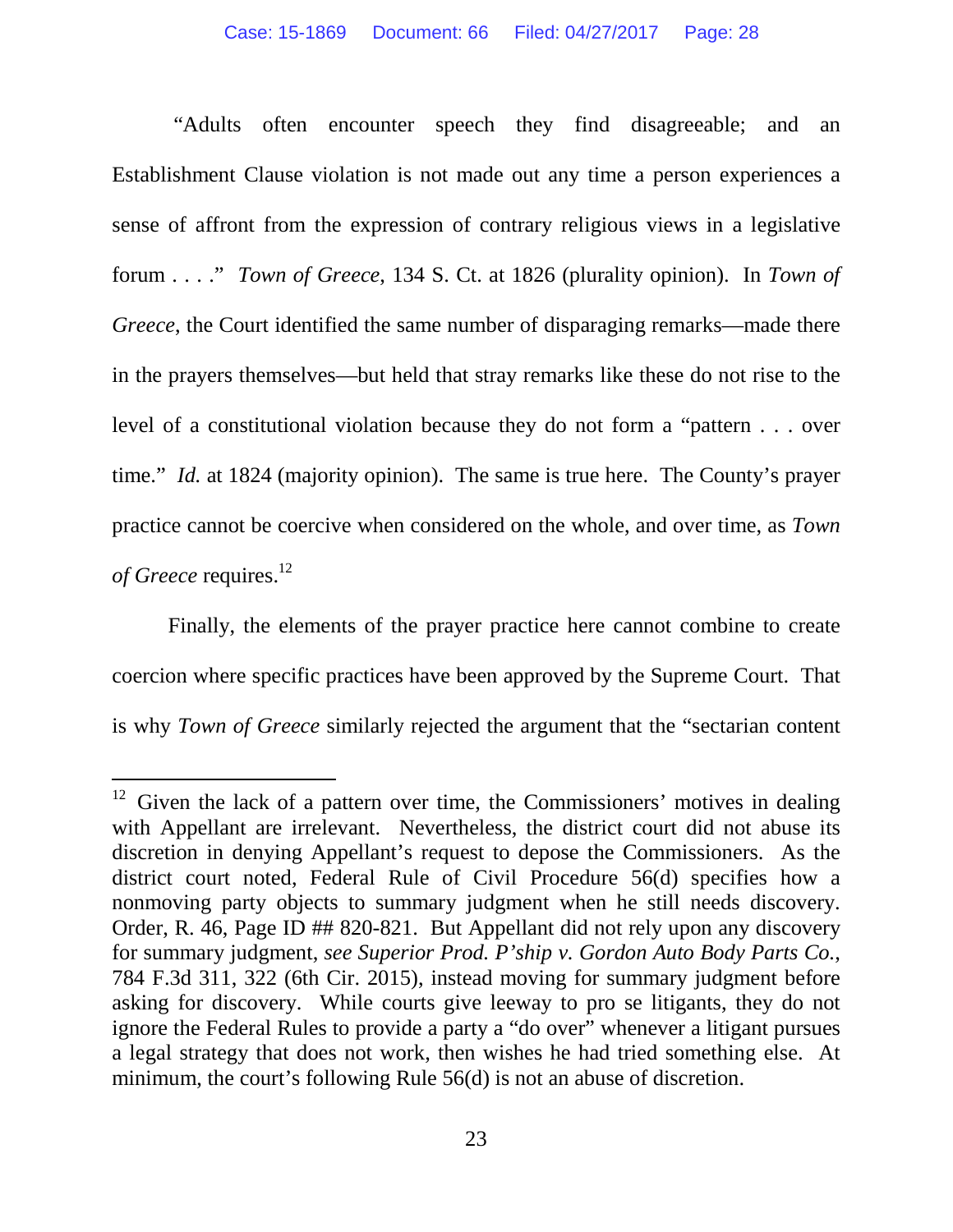of the prayers compound[ed] the subtle coercive pressures" that they had purported to experience. *Id.* at 1820. Indeed, the County's prayer practice shares many of the features that the *Town of Greece* plurality found important in concluding that Greece's prayer practice coerced no one:

- "[T]he prayer is delivered during the ceremonial portion of the town's meeting," alongside the Pledge of Allegiance, and before the official business of policymaking. *Id.* at 1827 (plurality opinion); *see also id.* at 1816 (majority opinion).
- Anyone may arrive after the prayer or "exit the room during a prayer," and such an "absence will not stand out as disrespectful or even noteworthy." *Id.* at 1827 (plurality opinion).

In this, as in many other ways, the County's prayer practice is materially identical to that in *Town of Greece*—and thus no more coercive.

Nor is legislative prayer coercive because it limits the universe of prayergivers. True, the *Town of Greece* plurality took note of the fact that Greece's policy permitted anyone who desired to lead a prayer. *Id.* at 1826 (plurality opinion). But there was only a single, Protestant chaplain in *Marsh*. Thus setting aside the lack of record evidence for the panel majority's conclusion that the "Commissioners affirmatively excluded non-Christian prayer givers, and did so in an effort to control the content of the prayers," Panel Op. at 27, the legislators in *Marsh* "affirmatively excluded" non-Christian prayer givers—and, as the panel majority's discussion reveals, the Commissioners here acted only in the interest of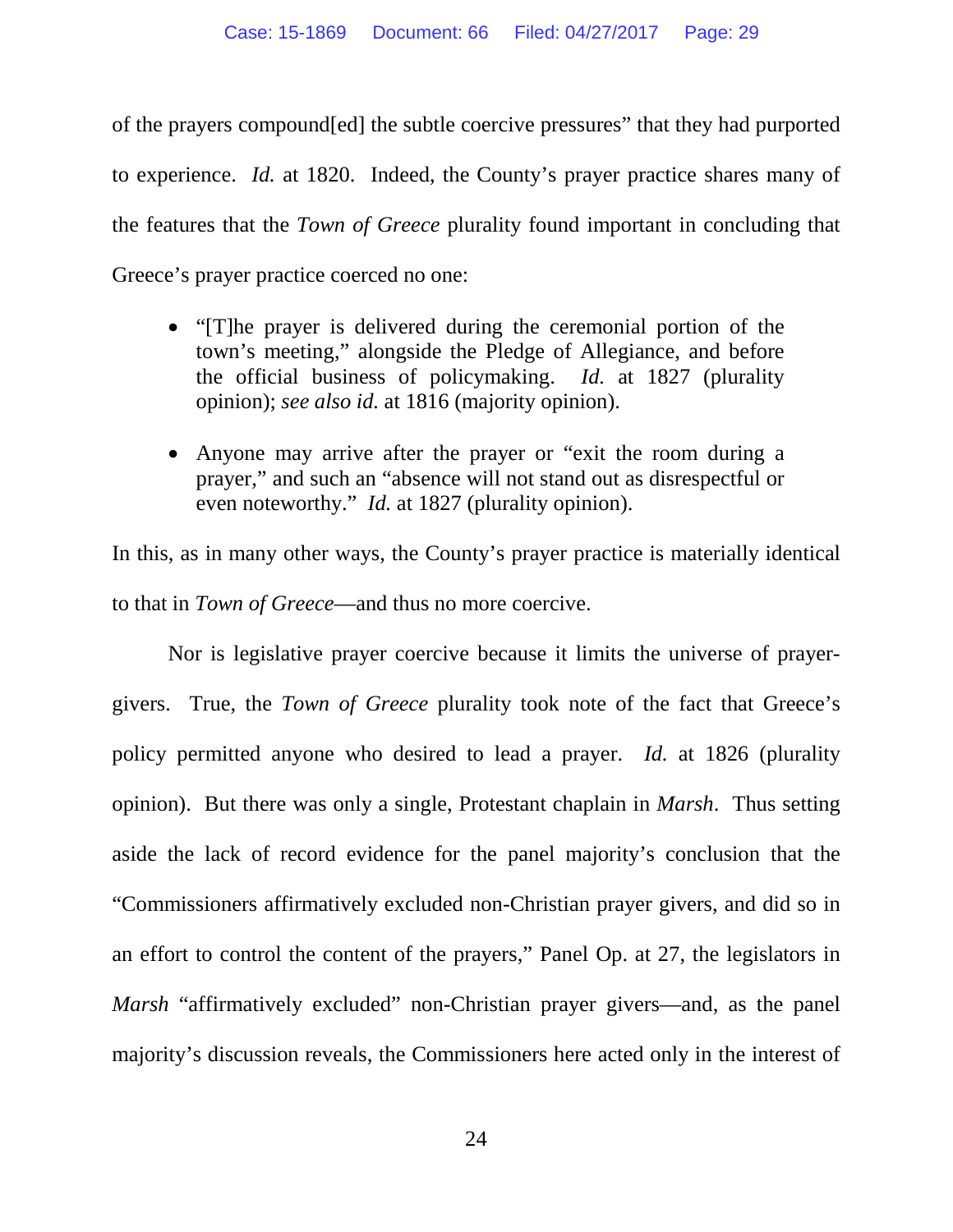ensuring that the prayer opportunity maintained its proper role as solemn and respectful. *Id*. at 22.

\* \* \*

The panel majority's conclusion that legislative prayer violates the Constitution when offered by legislators themselves cannot be reconciled with precedent, history, or common sense—particularly given the Supreme Court's instruction that legislative prayer provides *legislators* "an opportunity for them to show who and what they are without denying the right to dissent by those who disagree." *See Town of Greece*, 134 S. Ct. at 1826 (plurality opinion). Appellant is entitled to dissent and to disagree. But his challenge to the County's prayer practice must fail.

#### **CONCLUSION**

The judgment of the district court should be affirmed.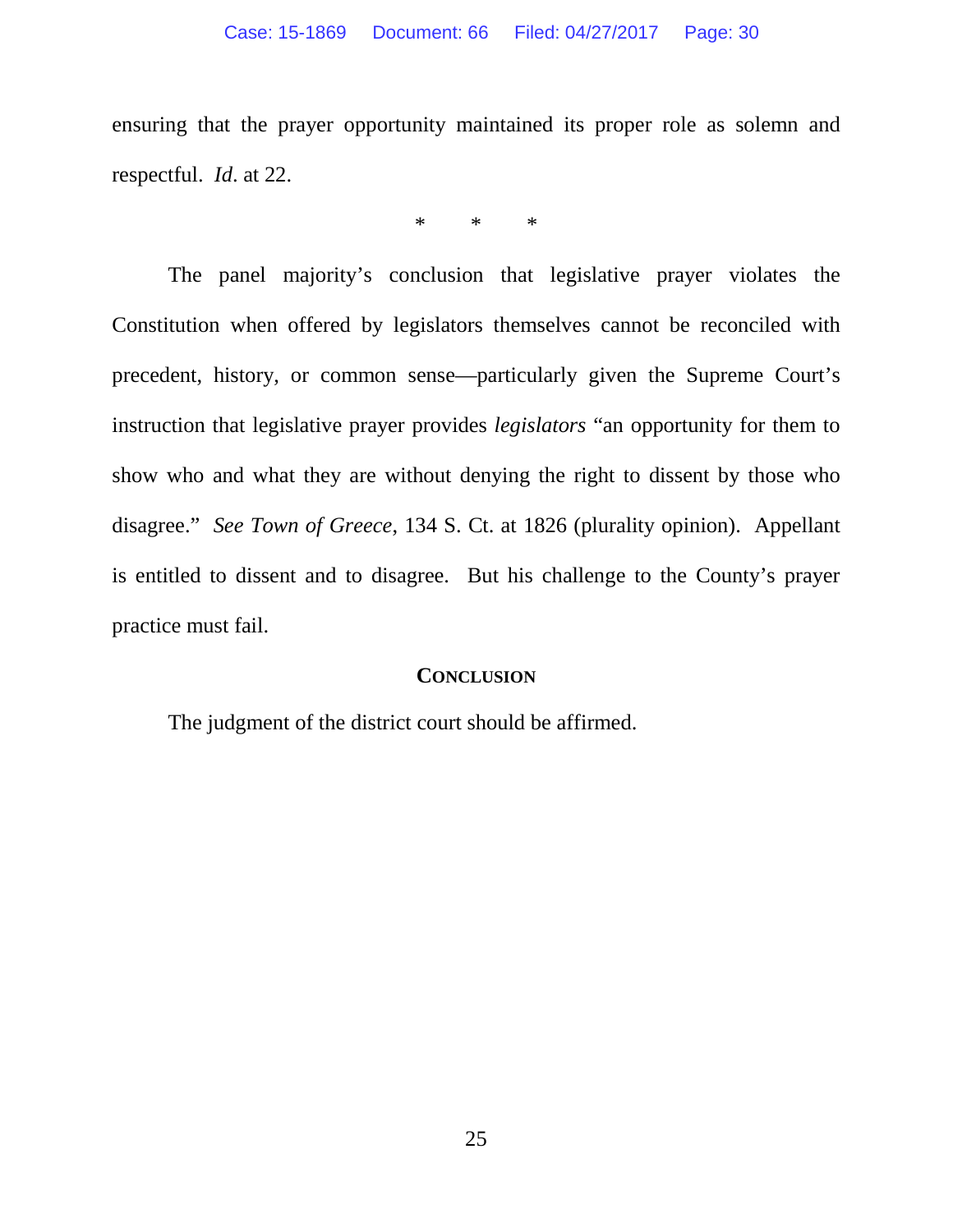Hiram S. Sasser, III Kenneth A. Klukowski FIRST LIBERTY INSTITUTE 2001 W. Plano Parkway, Suite 1600 Plano, Texas 75075 T. 972.941.4447 hsasser@firstliberty.org kklukowski@firstliberty.org

Richard D. McNulty Mattis D. Nordfjord COHL, STOKER & TOSKEY 601 North Capitol Avenue Lansing, Michigan 48933 T. 517.372.9000 rmcnulty@cstmlaw.com mnordi@cstmlaw.com

Dated: April 27, 2017 Respectfully submitted,

/s/ Allyson N. Ho

Allyson N. Ho John C. Sullivan MORGAN, LEWIS & BOCKIUS LLP 1717 Main Street, Suite 3200 Dallas, Texas 75201 T. 214.466.4000 allyson.ho@morganlewis.com john.sullivan@morganlewis.com

Judd E. Stone Michael E. Kenneally MORGAN, LEWIS & BOCKIUS LLP 1111 Pennsylvania Avenue, NW Washington, DC 20004 T. 202.739.3000 judd.stone@morganlewis.com michael.kenneally@morganlewis.com

*Attorneys for Defendant-Appellee County of Jackson*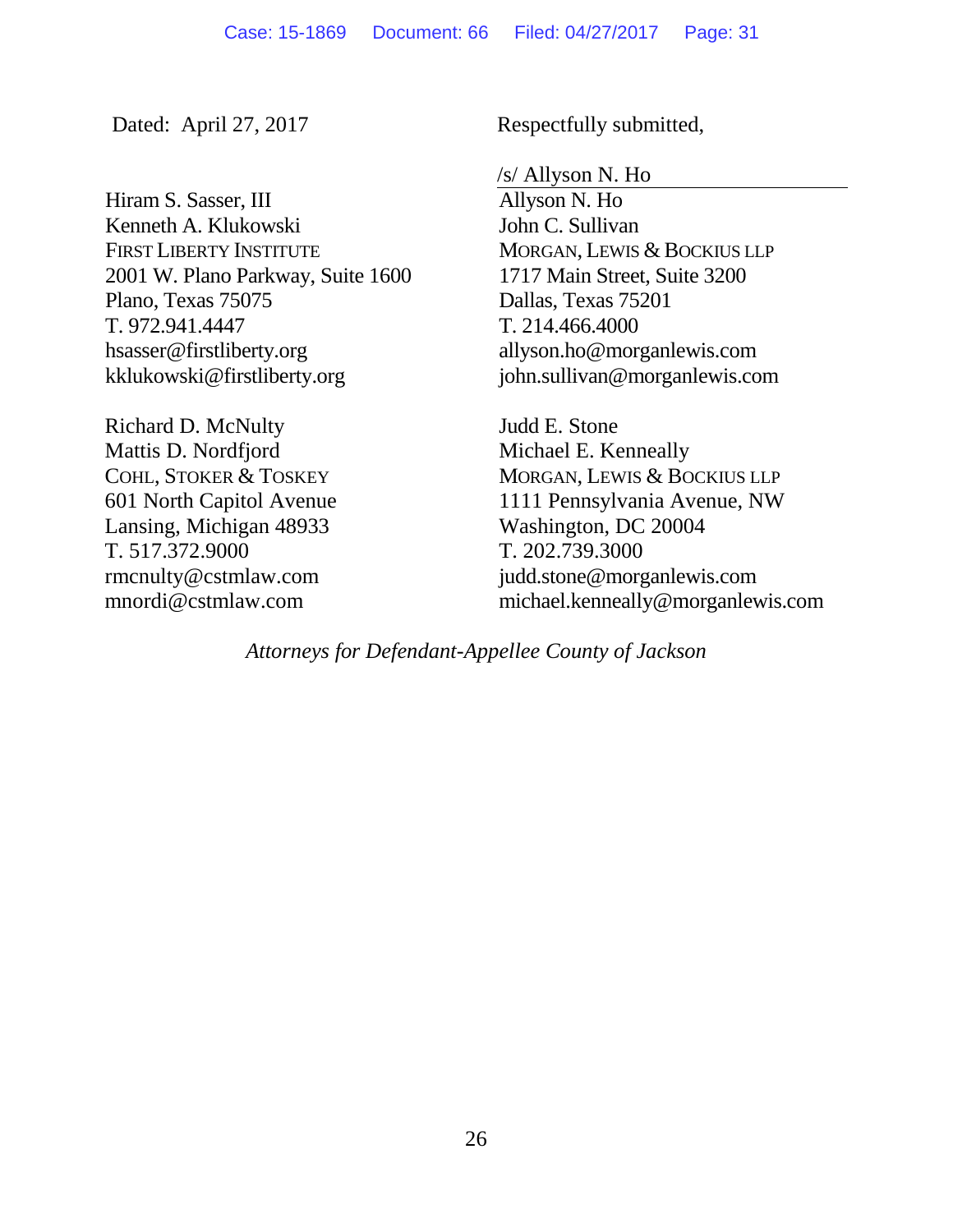#### **CERTIFICATE OF COMPLIANCE**

Type-Volume Limitation, Typeface Requirements, and Type Style Requirements

1. This brief complies with the type-volume limitation of the order, entered February 27, 2017, because this brief contains 25 pages, excluding the parts of the brief exempted by Fed. R. App. P.  $32(a)(7)(B)(iii)$ .

2. This brief complies with the typeface requirements of Fed. R. App. P.  $32(a)(5)$  and the type style requirements of Fed. R. App. P.  $32(a)(6)$  because this brief has been prepared in a proportionally spaced typeface using Microsoft Office Word in 14-point Times New Roman typeface.

Date: April 27, 2017 /s/ Allyson N. Ho

Allyson N. Ho MORGAN, LEWIS & BOCKIUS LLP 1717 Main Street, Suite 3200 Dallas, Texas 75201 T. 214.466.4000 allyson.ho@morganlewis.com

*Attorney for Defendant-Appellee County of Jackson*